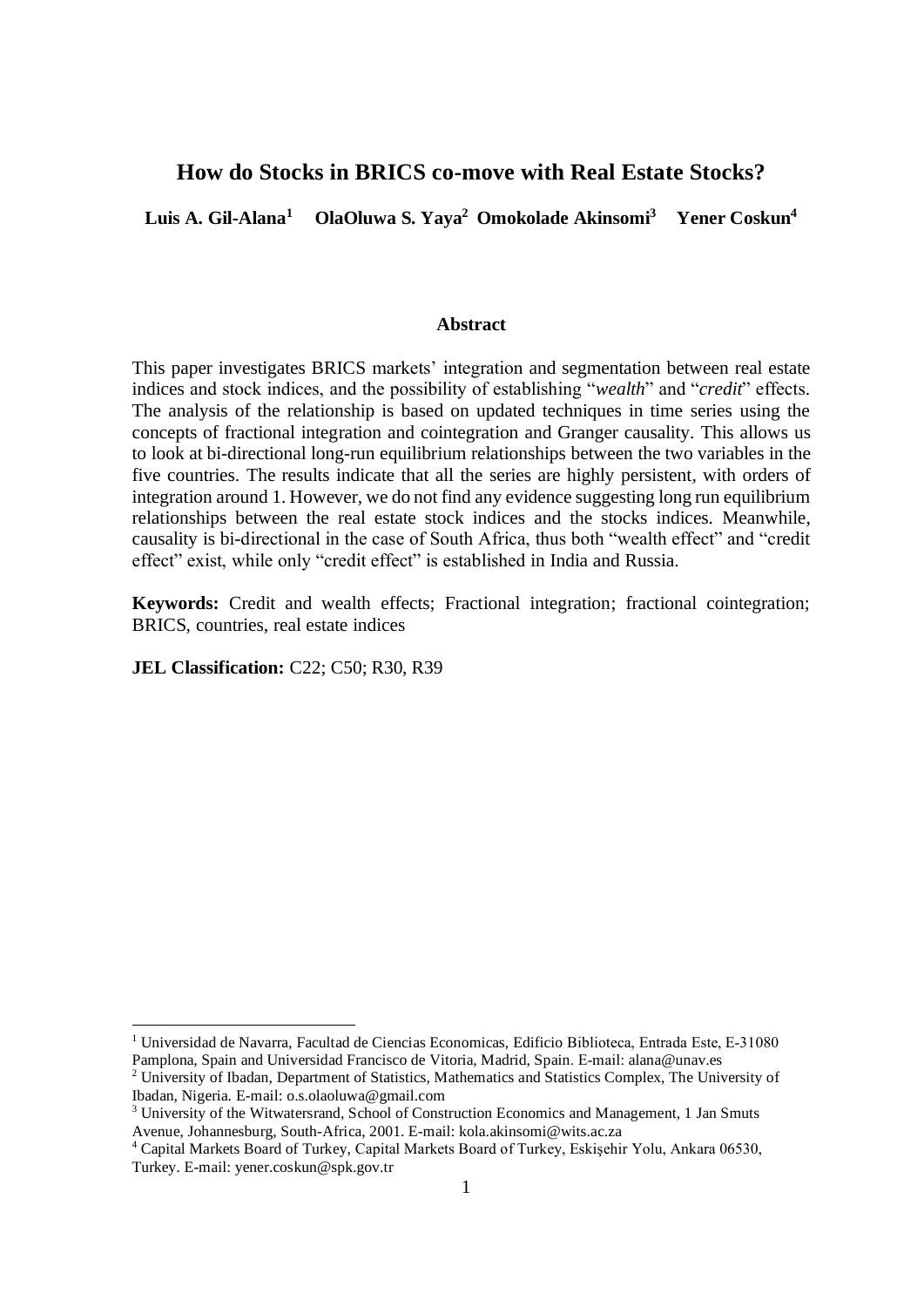## **1. Introduction**

As far back as 1980, portfolio managers and institutional investors, such as real estate managers started developing a significant interest in financial risk management. Portfolio managers consider various risk reduction strategies, and hence establish the benefits of diversifying portfolios. Real estate is tangible with low volatility, and in addition, its income generating potential is robust (Anoruo and Elike, 2015). Thus, both stock and real estate are important asset prices in household portfolios. Real estate marketing involves exchange, lease, mortgage or transfer of pieces of real estate and the right to use them according to market regulations. According to Petrova (2010), part of the credit cycle running from increasing stock price to increasing real estate price is termed "*wealth effect*", in the sense that increasing stock prices cause increasing market capitalization which leads portfolio managers to invest more in portfolios, and as well to re-invest more in real estate. This subsequently leads to a higher demand for houses and thus, increasing real estate prices. If, on the other hand, increasing real estate price triggers increasing stock price, this contagion is termed as "*credit effect*", in the sense that higher collateral value is involved and growths in production and trade are triggered, which subsequently increases expected profits.

Real Estate stocks are important indicators when constructing equity of fixedincome portfolio in the sense that they provide greater diversification, higher returns and lower overall risk. In this paper, we investigate co-movements between real estate prices and stock prices by using a fractional cointegrating framework. Specifically, we carry out a battery of methods based on fractional integration and cointegration and causal relationship tests using Granger Causality. The essence of Granger Causality is to test the direction of causality, that is to establish possible "*wealth*" and or "credit" effects, which have important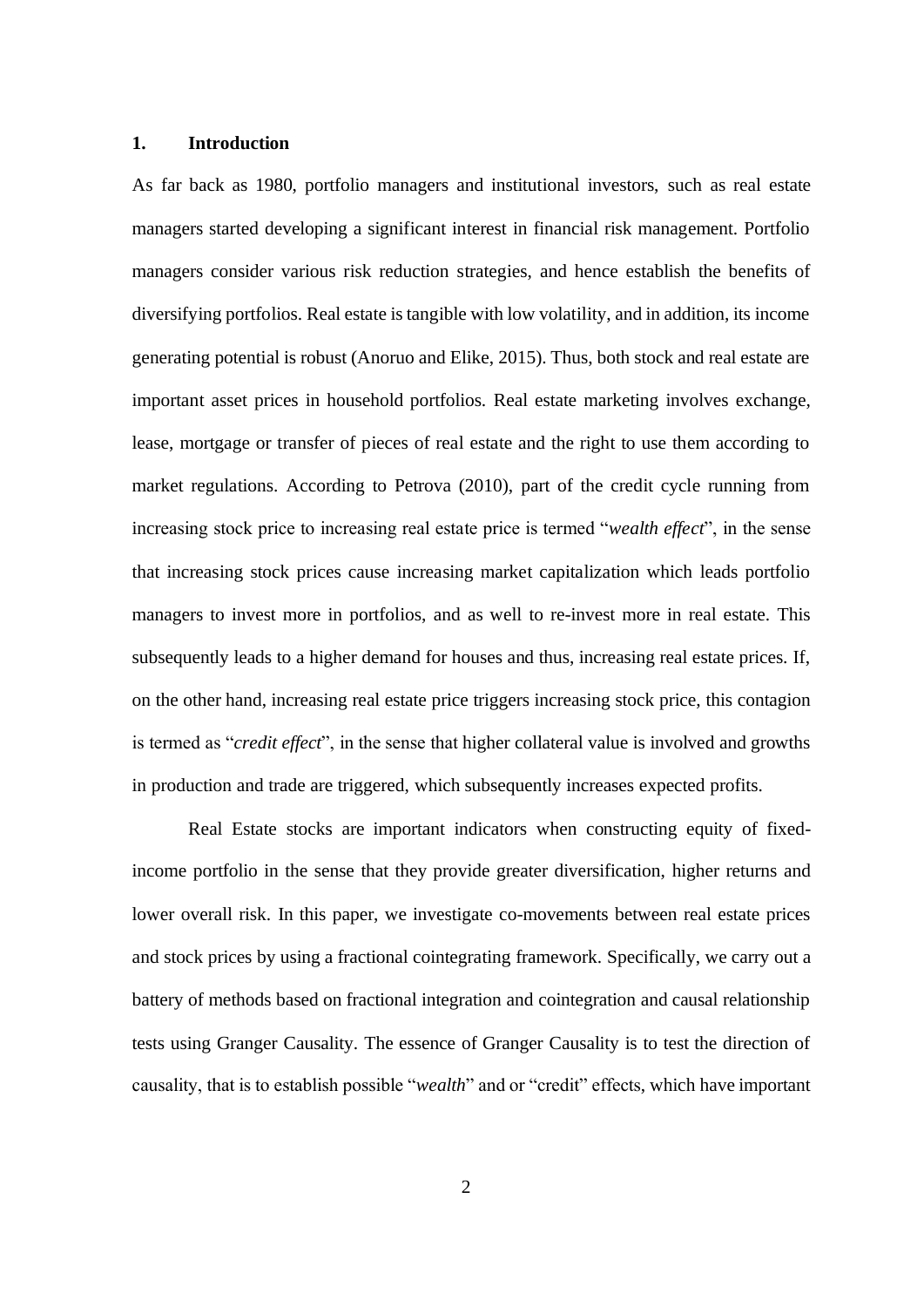policy implications for real estate managers, and other policy makers. Thus, we consider the two hypotheses:

H1: An increase in stock prices will cause a corresponding increase in real estate prices, and this provides support for the "*wealth* effect".

H2: An increase in real estate prices will lead to an increase in stock prices, providing support for the "*credit* effect".

The rest of the paper is structured as follows: Section 2 reviews the literature on cointegration relationships and causality between stocks and real estate indices. Section 3 describes the data and presents the results of this work, while Section 4 renders concluding remarks and future extensions of the work.

## **2. Literature Review**

Quite a number of articles have investigated the interrelationships between real estate and stock indices, and the analysis has generally been based on cointegration, informed as a result of unit integration in stock and real estate indices. Using cointegration, they were able to detect possible "*wealth effect*" and "*credit effect*" contagions between the two markets.

Liu et al. (1990) obtained evidence of market segmentation between real estate and the stock market, while Gyourko and Keim (1992) reported contradictory findings, obtaining evidence that S&P500 stock returns have significant explanatory power in predicting equity REIT returns. Liu and Su (2010) applied asymmetrical threshold cointegration tests to investigate the existence of a long run non-linear relationship between the Shenzhen Composite Index of China and the real estate price index. These authors found the existence of "*wealth effect*" in the short run as indicated by the results of the Granger Causality test, while in the long run, they observed the existence of the "*credit price*" effect, above the threshold for the "*wealth effect*", implying a bidirectional causal relationship.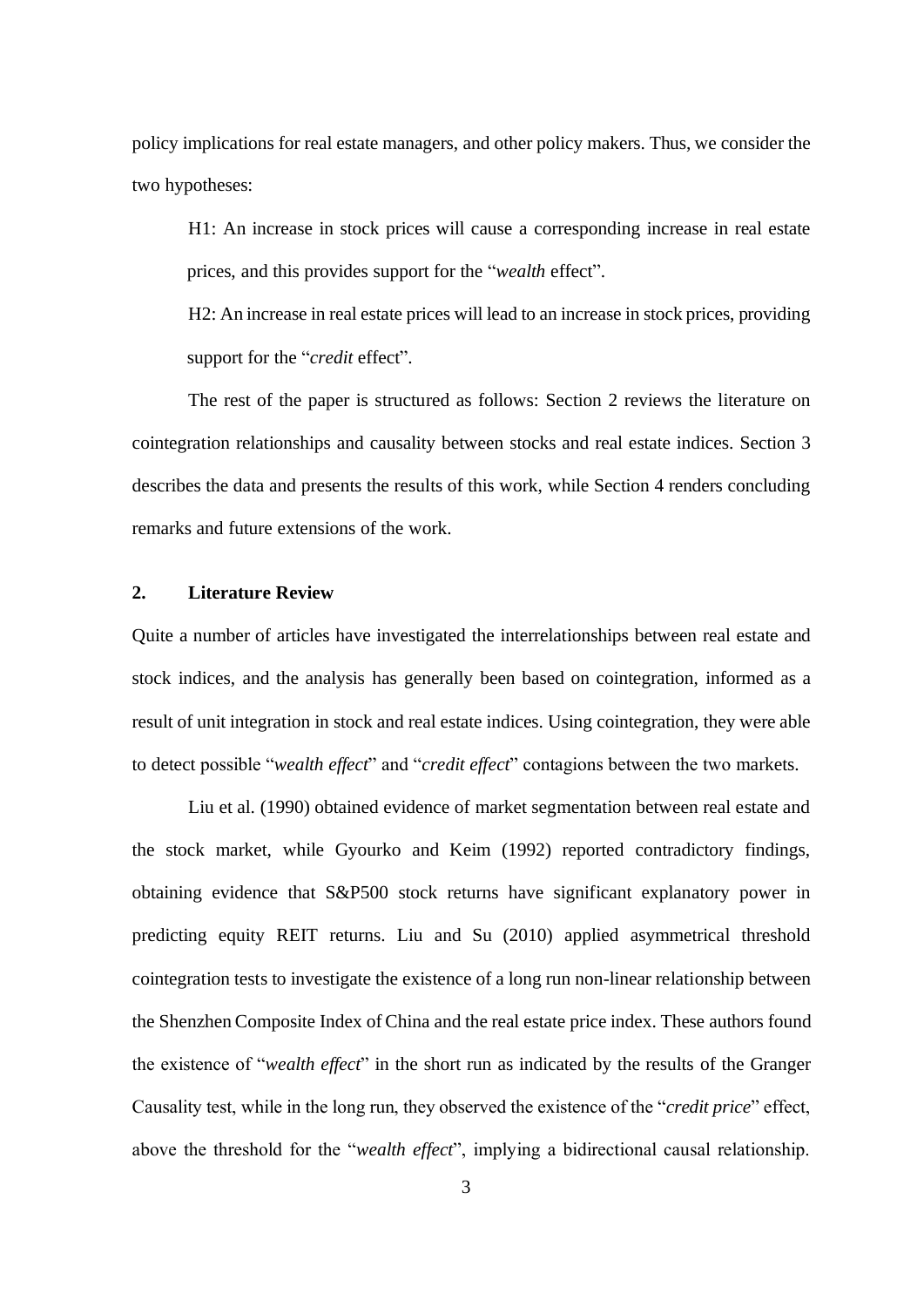Generally, their empirical results demonstrated non-linear and asymmetric price transmissions between the two markets in the long run. Similarly, Lin and Lin (2011) investigated the integration relationship between real estate markets and stock markets in six Asian economies: China, Hong Kong, Japan, Singapore, South Korea and Taiwan. Their results indicated strong integration between real estate and the stock markets in Japan, while weak integration was obtained in the cases of China, Hong Kong and Japan, implying that real estate and stocks are substitutable, while potential diversification for investment was found for South Korea and Singapore.

Tsai, Lee and Chiang (2012) applied a threshold error correction model to examine the cointegrating relationships between REITs and stocks with consideration for asymmetry, in Australia, Japan, Singapore, Taiwan, Korea and Hong Kong. The results obtained showed a significant long-run equilibrium relationship between REITs and stocks in most of these markets. Furthermore, causal tests revealed that previous market information about stock predicted changes in REITs in all the markets, and the causality was bidirectional when the full sample was used. During the sub-prime and mortgage crisis periods, however, one way causality was detected and the REIT indices had more influence on stock indices after the sub-prime mortgage crisis period. Lin and Fuerst (2014) studied the long-term association between stock and real estate markets in nine Asian countries for the period 1980 - 2012. Using linear and non-linear cointegrating techniques, evidence of linear unit cointegration of stocks and the real estate index was observed in the case of Taiwan, fractional cointegration was observed in Singapore and Hong Kong, and no evidence of cointegration was observed in the case of China, Japan, Thailand, Malaysia, Indonesia and Korea. Chang, Fang and Lee (2015) applied an Autoregressive Distributed Lag (ADL) threshold cointegration model to investigate a long run equilibrium relationship between REITs and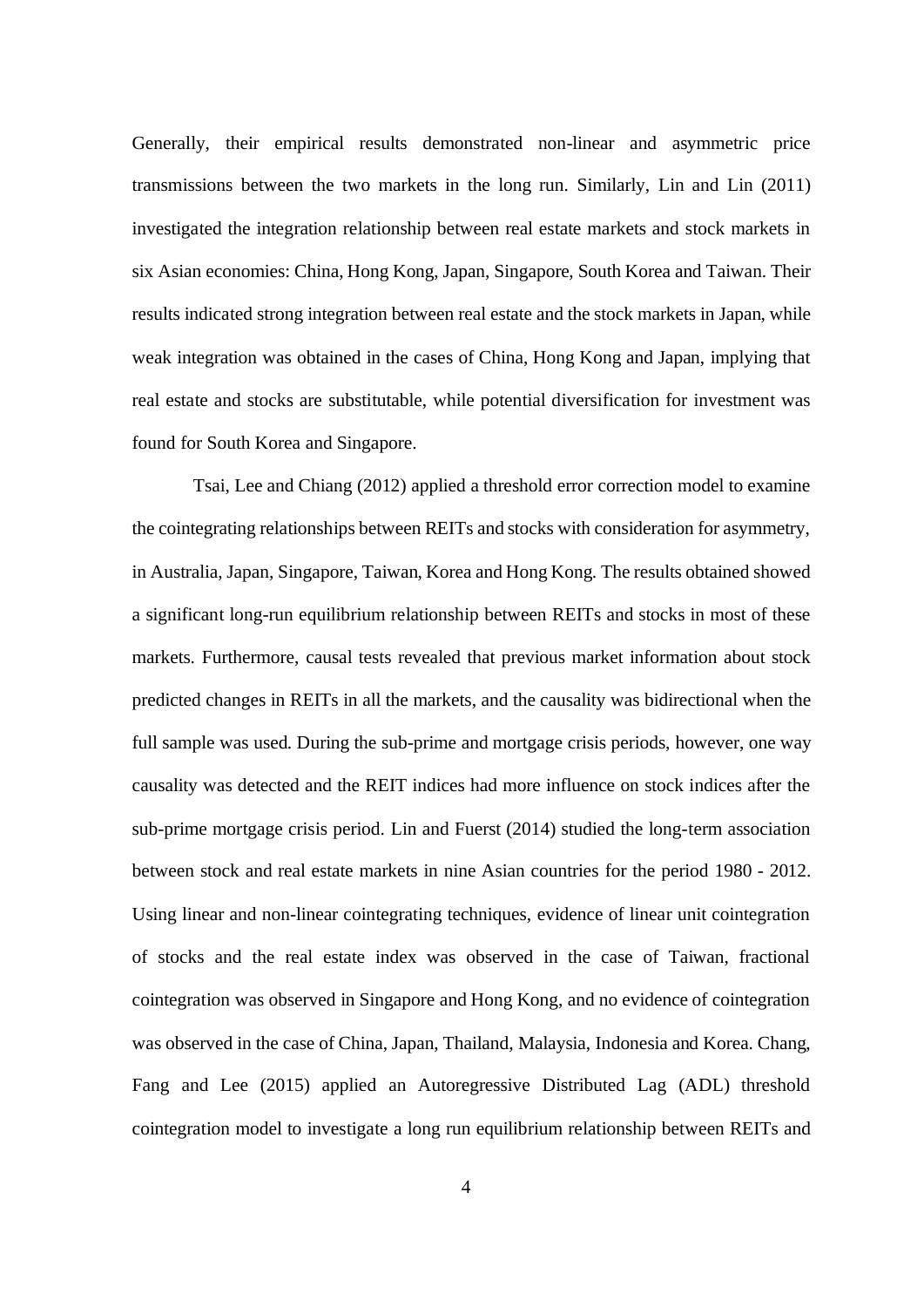stock markets in Japan and Singapore, and the results showed significant evidence of long run relationships between the markets.

Pandey and Jessica (2016) applied Johansen cointegration and Granger Causality tests in a Vector AutoRegression (VAR) framework to establish the role of real estate in a multi-asset portfolio in India. Having considered quarterly data from the first quarter of 2009 to the third quarter of 2017 for real estate index and NSE 50 index, the results obtained showed no evidence of long run causality, as well as no significance of a short run relationship between the two markets. Thus, segmentation exists between the two markets and assets can be held in a portfolio for diversification purposes.

Yuksel (2016) considered post 2007 Turkish market behaviour on real estate prices and stocks in a threshold cointegrating framework. The results obtained, based on the cointegrating approach, showed that both wealth and credit-price effects existed in the Turkish market during the pre-crisis period, while only a credit-price effect existed during the crisis period.

Wang et al. (2017) applied a linear cointegrating model and a time-varying vector error correction model to explore a possible long run relationship between the real estate market and the stock market in Taiwan. The results of both cointegration tests showed no evidence of linear or non-linear cointegration, suggesting that REIT markets are segmented from the stock markets. Finally, Lee et al. (2017) studied the links between Australian house prices and stock prices by means of Toda and Yamamoto's (1995) approach to the Granger causality test. The work was aimed at investigating capital switching effects between house prices and stock prices. The results provide evidence of a negative lead-lag relationship between stock prices and house prices in Australia, suggesting the existence of capital switching activities between the two assets.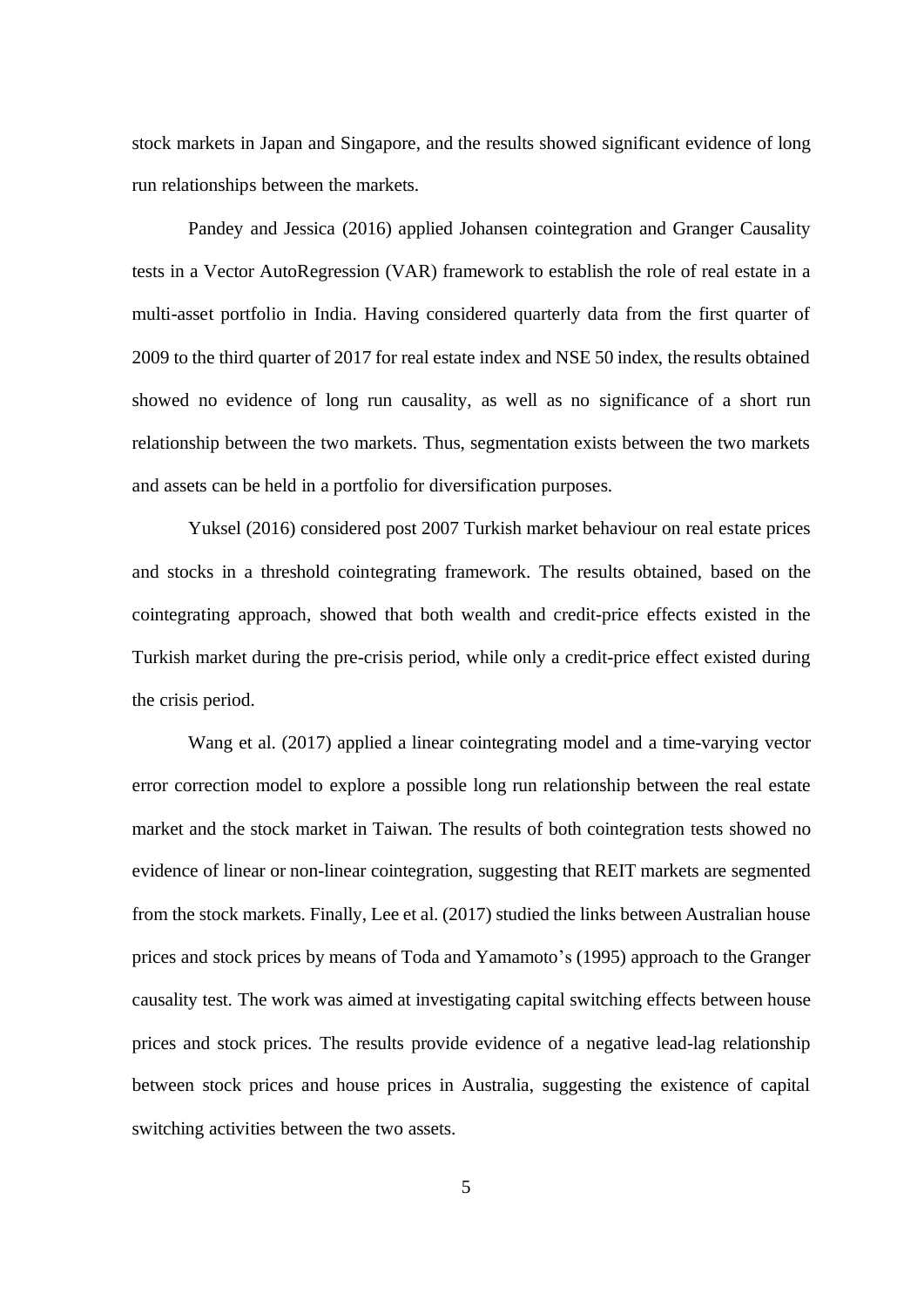The differences in the methodologies applied in the previous works have led to different empirical results being obtained. The majority of these works are based on unit roots and cointegration tests which use integer degrees of differentiation and do not consider potential fractionally integrated values.

## **3. Methodology**

The methodology employed in this paper is based on the concepts of fractional integration and cointegration. For a review, see Gil-Alana and Hualde (2009). By fractional integration, we mean that the number of differences required in a series to be covariance stationary and  $I(0)$  is a fractional value. In other words, a series may be neither stationary  $I(0)$  nor  $I(1)$  but integrated of order d, where d is a fractional value that might be constrained between 0 and 1, or even above 1. In this context, the (fractional) differencing parameter, say d, will be an indicator of the degree of persistence in the data since the higher the value of d is, the higher the degree of persistence between the observations is.

Using the standard notation, we say that a process  $\{x_t, t = 0, \pm 1, ...\}$  is integrated of order  $d$  (and denoted by  $I(d)$ ) if it can be represented as

$$
(1 - L)^d x_t = u_t, \quad t = 0, \pm 1, \dots,
$$
 (1)

where L is the lag operator (i.e.,  $L^k x_t = x_{t-k}$ ) and  $u_t$  is I(0) defined as a covariance stationary process satisfying the property that the infinite sum of the autocovariacnes is finite. Thus, if  $d = 0$  in (1),  $x_t$  is short memory or I(0); if d belongs to the interval (0, 0.5), the process is long memory though stationary; interestingly we can also have nonstationarity and mean reverting behaviour if d belongs to the interval [0.5, 1), while lack of mean reversion occurs if  $d = 1$  or  $d > 1$ . Therefore, under the I(d) structure, we have a large degree of flexibility in the dynamic specification of the models.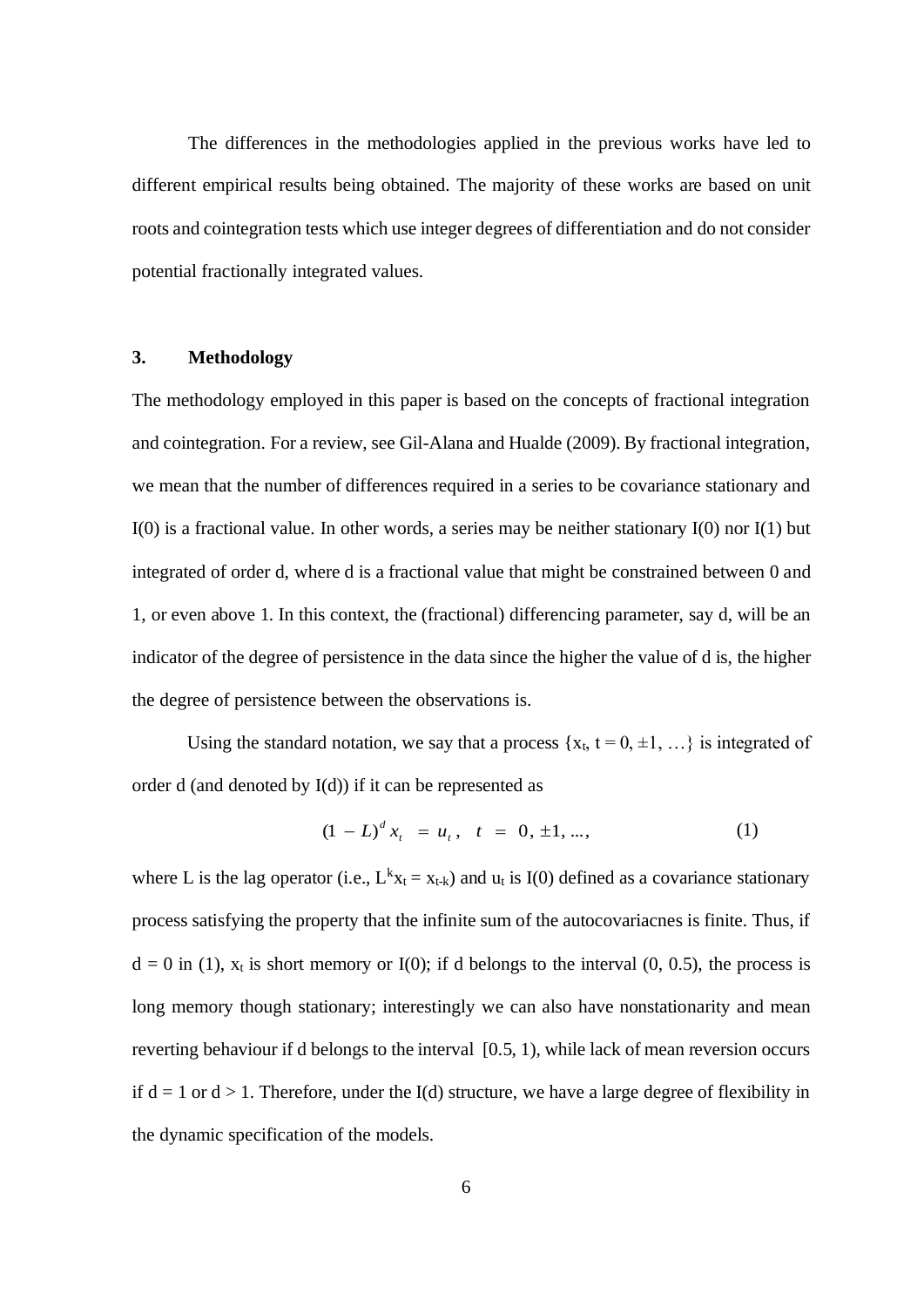The I(d) class of models was introduced in the early 80s by Granger (1980; 1981) and Granger and Joyeux (1980) though it was not applied until the late 90s and the beginning of the 2000s when these models become very popular in the analysis of aggregate economic and financial data. Examples are the papers by Baillie (1996), Gil-Alana and Robinson (1997), Lobato and Savin (1998), Michelacci and Zaffaroni (2000), Gil-Alana and Moreno (2012), Abbritti, et al. (2016), etc.

Once fractional integration is defined, its natural extension is the case of fractional cointegration. In the simple bivariate case, given two individual series which are both integrated of order d, and denoted as  $y_{1t}$  and  $y_{2t}$ , if there exists a linear combination of the two, i.e,  $y_{1t} - \alpha y_{2t}$ , which is integrated of order  $d-b$  (i.e.,  $I(d-b)$  with  $b > 0$ , we then say that the two series cointegrate and  $(1, \alpha)^T$  is then called the cointegrating vector. Though Engle and Granger (1987) introduced this concept for any real values *d* and *b*, the empirical applications carried out in the following years focussed exclusively on integer orders of integration, namely  $d = b = 1$ , implying that the individual series are  $I(1)$  and the cointegrating relation is  $I(0)$ . Cheung and Lai (1993) and Gil-Alana (2003) among others investigated the case of fractional degrees of differentiation and it was later when Peter Robinson and his co-authors extended the theoretical concept of cointegration to the fractional (long memory) case. (Robinson and Marinucci, 2001, Robinson and Yajima, 2002; Robinson and Hualde, 2003; Hualde and Robinson, 2007, 2010; etc.).<sup>1</sup>

#### **4. Data and Empirical Results**

<sup>&</sup>lt;sup>1</sup> In a more general context, Johansen and Nielsen (2010, 2012) extended the cointegrated VAR (CVAR) approach to the fractional case (FCVAR).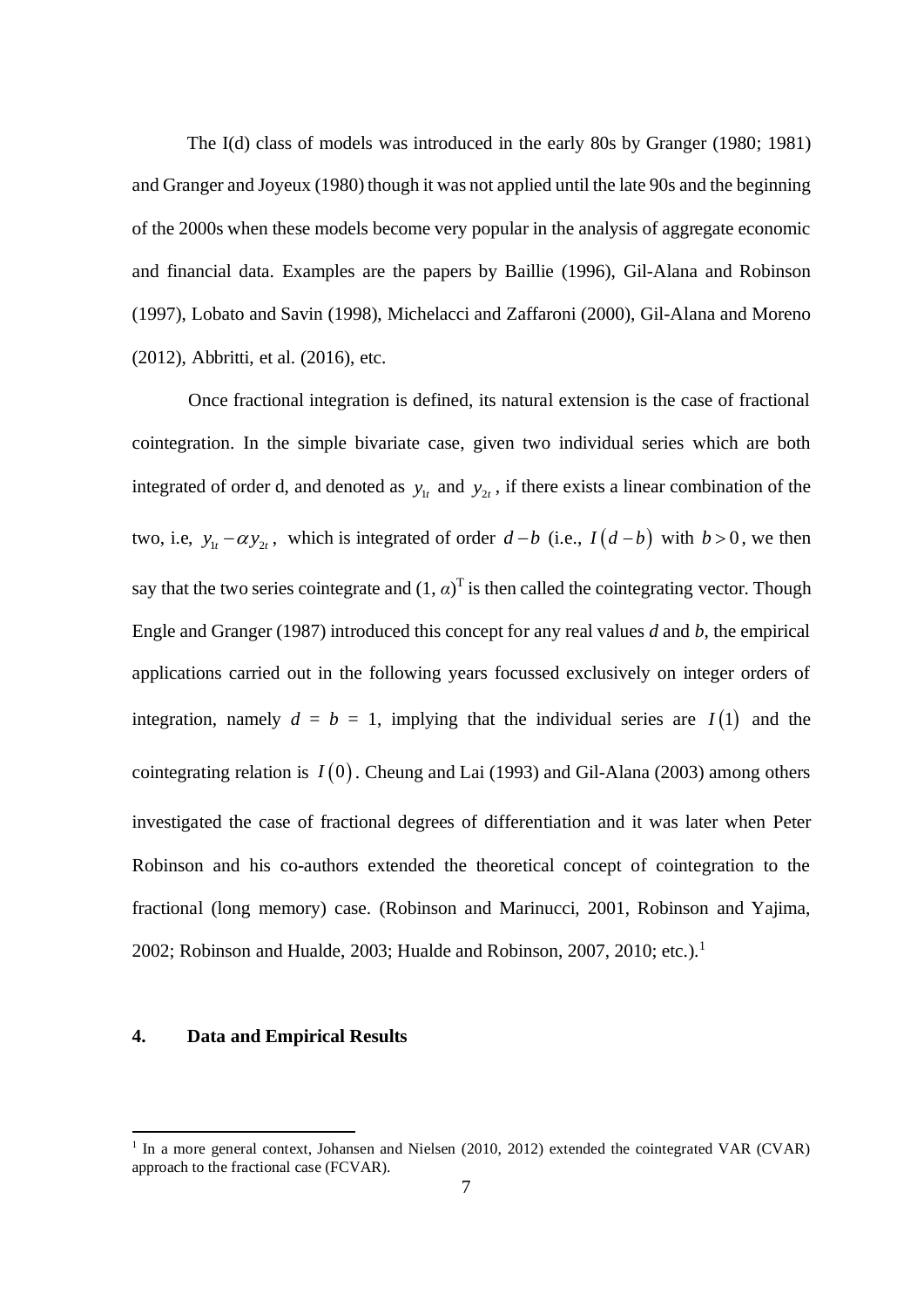We considered daily time series of real estate indices and stock price indices for BRICS (Brazil, Russia, India, China and South Africa). By using the usual nomenclature for real estate indices from Bloomberg, we named BRICS real estate indices as follows: ENEIBRU (Brazil), ENEIRUU (Russia), ENEIINU (India), ENEICNU (China) and ENEIZAU (South Africa), while the corresponding stock indices are: Ibovespa Brasil Stock Exchange (IBOV), Russian Trading System Cash Index (RTSI), Bombay Stock Exchange (SENSEX), Shanghai Stock Exchange Composite Index (SSEC) and Johannesburg Stock Exchange (JSE), respectively. The data sample span from 19 March 2012 to 08 November 2017.

## **[Insert Figure 1 about here]**

Figure 1 displays the time series data.From the plots of ENEIBRU and Ibovespa (Brazil), we observe that the two series have moved together in the same direction since 2013. For ENEIRUU and RTSI (Russia), the series moved in the same direction from 2012 and then start diverging. Similarly for India (ENEIINU and SENSEX), there is general divergence towards the end of the sample. For China (ENEICNU and SSEC) there was a convergence around 2012 and the series later maintained similar fluctuations toward the end of the sample. South Africa real estate index (ENEIZAU) fluctuates with the JSE index from the beginning of the sample, though the margin becomes wider towards the end of the sample. Generally, these series indicate possible co-movements within the sampled period examined.

We start by examining the individual behaviour of the series, and for this purpose, we consider the following (univariate) model,

$$
y_t = \beta_0 + \beta_1 t + x_t, \quad (1 - L)^d x_t = u_t, \quad t = 1, 2, \dots, \tag{2}
$$

where  $y_t$  is the observed time series;  $\beta_0$  and  $\beta_1$  are the coefficients corresponding to the intercept and the linear time trend, respectively, and  $u_t$  is  $I(0)$  as described above and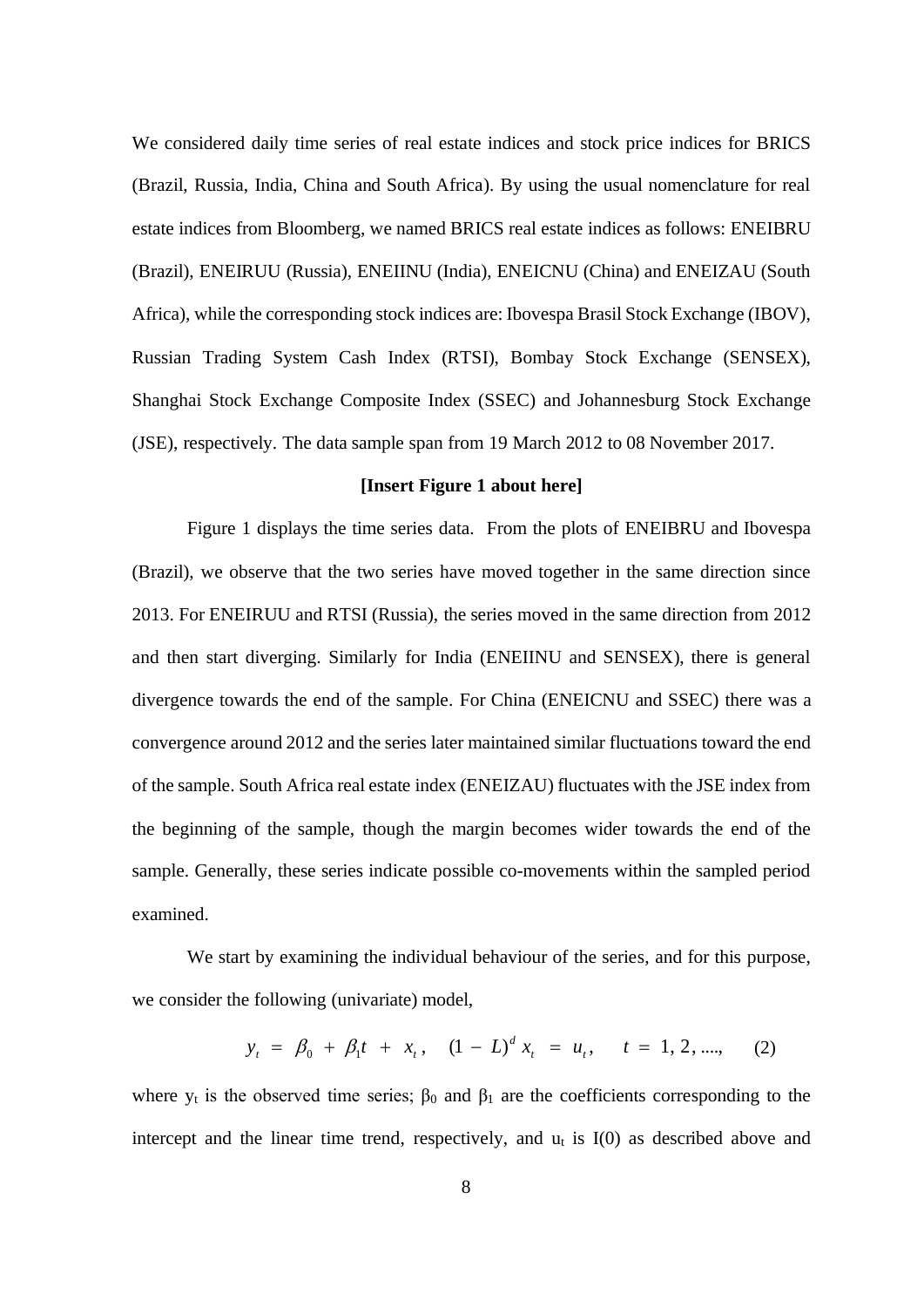presented, for the purpose of the present work, as a simple white noise and autocorrelated in turn; in the latter case, using the exponential spectral model of Bloomfield (1973), which is a non-parametric way of describing the autocorrelation with the values decaying exponentially fast as in the  $AR(MA)$  case.<sup>2</sup>

#### **[Insert Table 1 about here]**

Starting with the case of uncorrelated errors, we observe that the time trend is only required in a number of cases, in particular, for the stock prices in India (SENSEX) and South Africa (JSE); in all the other cases, the intercept seems to be sufficient to describe the deterministic terms. Focussing on the value of *d,* we note that the values are slightly higher for the ENEIs than for the stocks, and also higher with no autocorrelation than when autocorrelation is allowed. In general, the values are around 1, in some cases above and in some others below. For the case of autocorrelated errors, the I(1) hypothesis cannot be rejected in practically any case, the only exceptions being the two series for South Africa (SENSEX and JSE) where the estimated values of *d* are, respectively, 0.96 and 0.88 and the I(1) hypothesis is rejected in favour of lower orders of integration (mean reversion).

We also conducted a semiparametric approach based on the Whittle function (Robinson, 1995; Abadir et al., 2007), but not imposing any specific form for the error term. The results, for a selected group of bandwidth numbers (m) are displayed across Table  $2<sup>3</sup>$ 

#### **[Insert Table 2 about here]**

Starting with the real estate indices, we observe evidence of unit roots for the cases of China, India and Russia. For Brazil, the estimated values seem to be higher than 1 in

<sup>&</sup>lt;sup>2</sup> Though not reported, we also conducted standard unit root methods (Dickey and Fuller, ADF, 1979; Phillips and Perron, PP, 1988; Elliot et al., ERS, 1996; Ng and Perron, NP, 2001), and the results supported the I(1) specification in all cases.

 $3^{\circ}$ The choice of the bandwidth number, m, clearly shows the trade-off between bias and variance of d: the asymptotic variance is decreasing with m while the bias is growing with m. In most empirical applications the value  $m = (T)^{0.5}$  is chosen.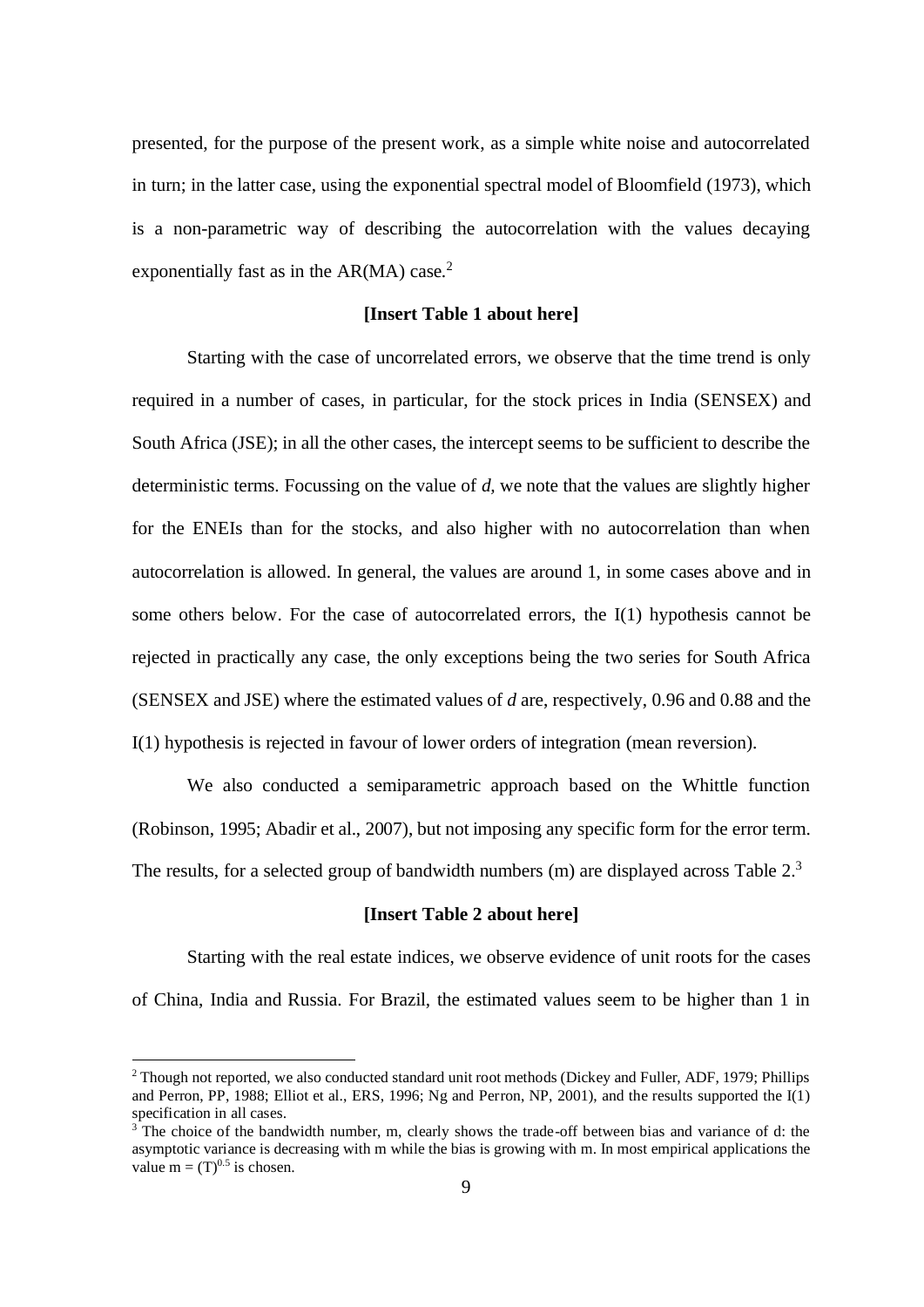some cases, and the contrary happens for South Africa, with values below 1. For the stocks, evidence of unit roots was observed in China and India; values higher than 1 for some bandwidth numbers in Brazil, and estimates of d below 1 for Russia and South Africa. Nevertheless, all the values in all cases where close to 1, and performing vis-à-vis methods (Robinson and Yajima, 2002) to test the homogeneity condition in the orders of integration between the ENEIs and the stocks for each country, we could not reject the hypothesis of equal degrees of integration in any single case, supporting thus the analysis of cointegration. Results based on logged transformed series were very similar to those presented across Tables 1 and 2 so that they are not reported here.

In the cointegrating setting, the first thing we do is to perform Engle and Granger's (1987) two step approach, regressing first one variable against the other in each relationship, i.e.,

$$
ENE_t = \beta_0 + \beta_1 SP_t + x_t, \qquad (3)
$$

where  $ENE_t$  and  $SP_t$  are the logged transformed time series under investigation, and testing then the order of integration of the estimated errors. This, in fact is the approach proposed in Cheung and Lai (1993) and Gil-Alana (2003), which basically generalizes the concept and ideas in Engle and Granger (1987) to the fractional case. In doing so, the results, based on the appropriate critical values, are reported in Table 3.

#### **[Insert Tables 3 and 4 about here]**

We observe that, apart from South Africa, the estimated values of d are around 1, which is consistent with the hypothesis of no cointegration. For South Africa, however, we found some small degree of mean reverting behaviour, with an order of integration that is significantly smaller than 1.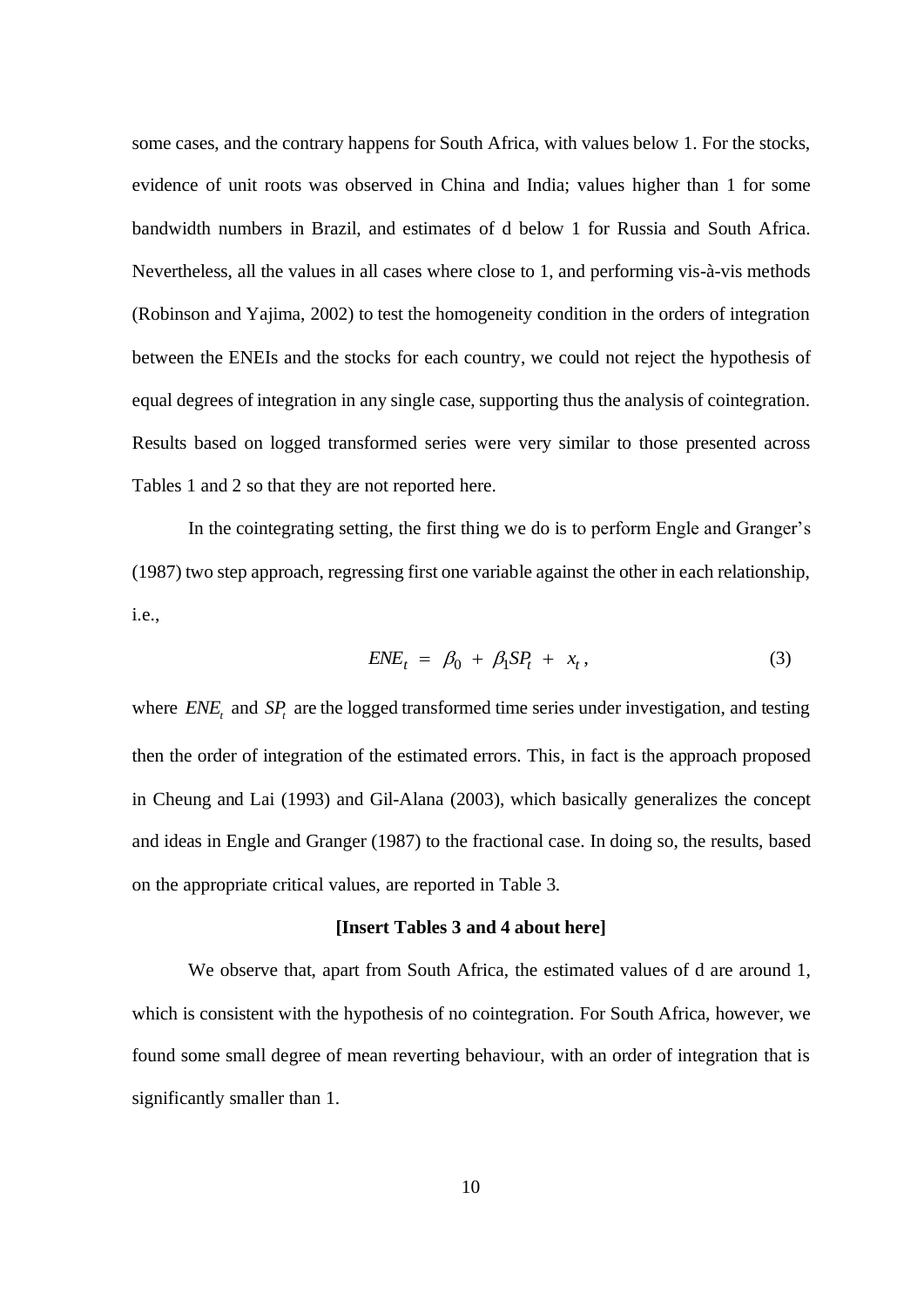Based on this lack of cointegration, our next approach consists of using Robinson's

(1994) set-up and considering simultaneously the following model,  
\n
$$
ENE_t = \beta_{01} + \beta_{11} SP_t + x_t, \qquad (1 - L)^d x_t = u_t, \qquad t = 1, 2, ..., \qquad (4)
$$

estimating all the parameters in the model at the same time and assuming that the stock prices are exogenous in the determination of the real estate indices<sup>4</sup> That means that equation (4) can be re-expressed as

xpressed as  
\n
$$
(1-L)^d ENE_t = \beta_{01} (1-L)^d 1_t + \beta_{11} (1-L)^d SP_t + u_t, \quad t = 1, 2, ...
$$
\n(5)

and thus the two series display the same degree of integration and once d-differenced, the residuals are expected to be I(0). The results obtained based on the model specification above are displayed in Table 4. We observe that the estimated values of d are equal to or about 1 in all cases; however, this approach imposes the error term to be I(0) which might be a strong assumption to be satisfied by the data. Because of that, in the last table, we conduct the regression based on the growth rates, regressing the first differenced of the ENEIs against the first differences of the stocks (in logs) and testing the order of integration of the residuals to verify that no long memory is present in them. The results are reported in Table 5.

#### **[Insert Table 5 about here]**

We see there is no evidence of long memory (i.e., significant positive values of d) in any single case, and the estimated coefficient for the relationship between the two variables is statistically significant and positive in all cases, with the lowest value obtained in Russia, followed by China and South Africa, and the largest ones corresponding to Brazil and especially India.

<sup>4</sup> Robinson's (1994) method employed here is based on the frequency domain. A time domain version of this method is given in Tanaka (1999).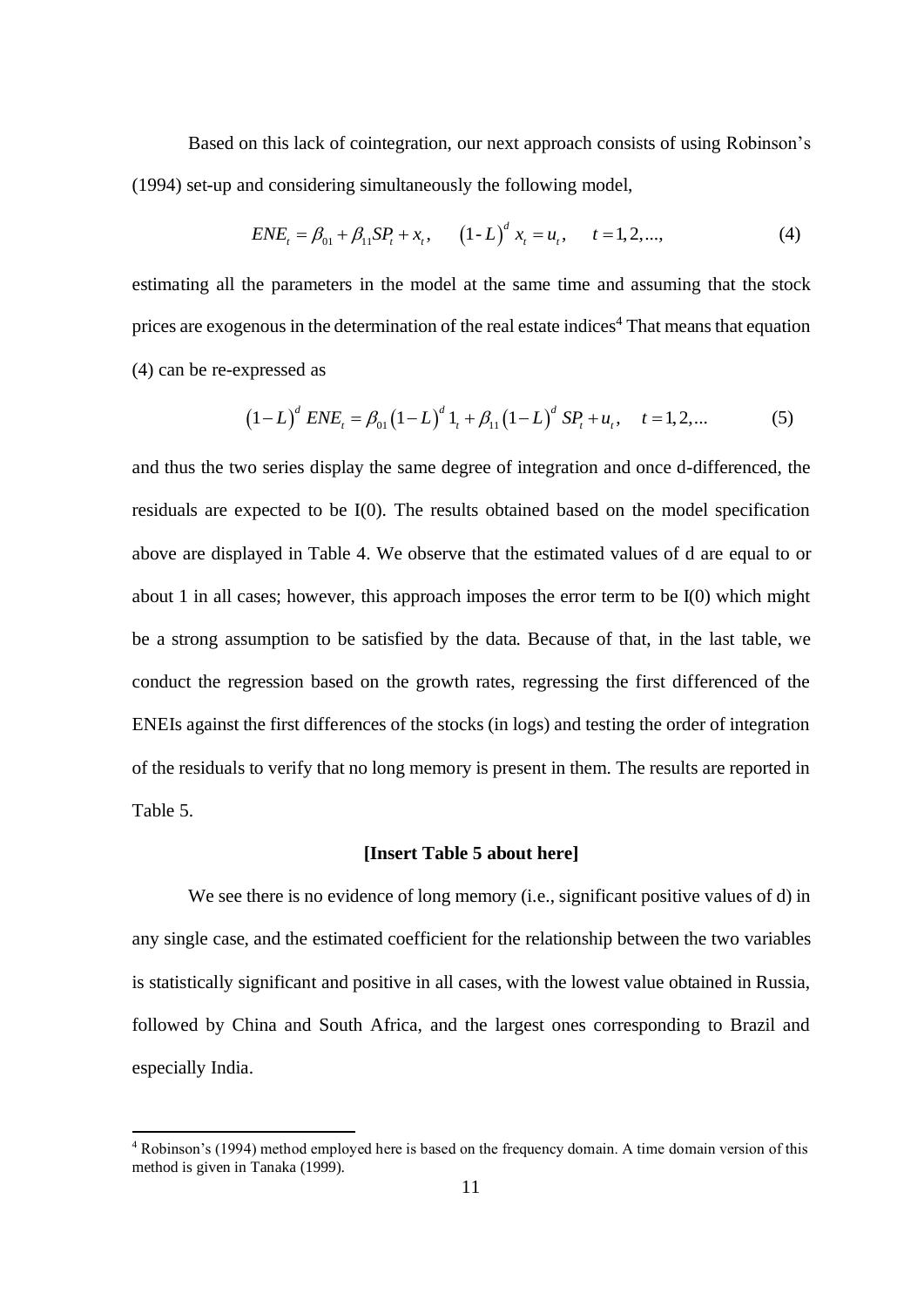Causality (in Granger's sense), either in one direction or both directions is not explained by cointegration since the essence of cointegration is to obtain a long run regression, while causality tells us if one variable causes the other. Following Granger's (1969) causality test, for example, we investigate whether  $ENE_t$  causes  $SP_t$ , that is to see how much of the current  $ENE_t$  can be explained by past values of  $ENE_t$  and then to see whether adding lagged values of  $SP_t$  (that is  $SP_{t-1}$ ,  $SP_{t-2}$ ,...,  $SP_{t-k}$ ) can help to explain its behaviour. Thus,  $ENE_t$  is said to be Granger-caused by  $SP_t$  if  $SP_t$  helps in predicting  $ENE_t$ This can be a two way causation, given in Vector AutoRegressive (VAR) form:<br> $ENE_t = \alpha_0 + \alpha_1 ENE_{t-1} + ... + \alpha_k ENE_{t-k} + \beta_1 SP_{t-1} + ... + \beta_k SP_{-k} + u_t$ 

$$
ENE_t = \alpha_0 + \alpha_1 ENE_{t-1} + ... + \alpha_k ENE_{t-k} + \beta_1 SP_{t-1} + ... + \beta_k SP_{-k} + u_t
$$
 (6)

$$
ENE_{t} = \alpha_{0} + \alpha_{1} ENE_{t-1} + ... + \alpha_{k} ENE_{t-k} + \beta_{1} SP_{t-1} + ... + \beta_{k} SP_{-k} + u_{t}
$$
(6)  

$$
SP_{t} = \alpha_{0} + \alpha_{1} SP_{t-1} + ... + \alpha_{k} SP_{t-k} + \beta_{1} ENE_{t-1} + ... + \beta_{k} ENE_{-k} + u_{t},
$$
(7)

for all possible pairs of  $(ENE_t, SP_t)$ . The reported F statistics, in Table 6, are the Wald statistics for the joint hypothesis:

$$
H_0: \beta_1 = \beta_2 = ... = \beta_k = 0
$$
 (8)

for each equation. The null hypothesis is that  $SP_t$  does not Granger-cause  $ENE_t$  in (6), and that  $ENE_t$  does not Granger-cause  $SP_t$  in (7). As earlier explained, the existence of causation running from real estate index ( $ENE_t$ ) to stocks ( $SP_t$ ) implies "*credit effect*", while causation running from stocks  $(SP_t)$  to real estate index  $(ENE_t)$  implies "*wealth effect*".

#### **[Insert Table 6 about here]**

The results can be summarized as follows: for Brazil and China, we do not observe significant Granger-causality in either of the two directions, while we observe causality in both directions in the case of South Africa, and this is up to the third month; thus, we confirm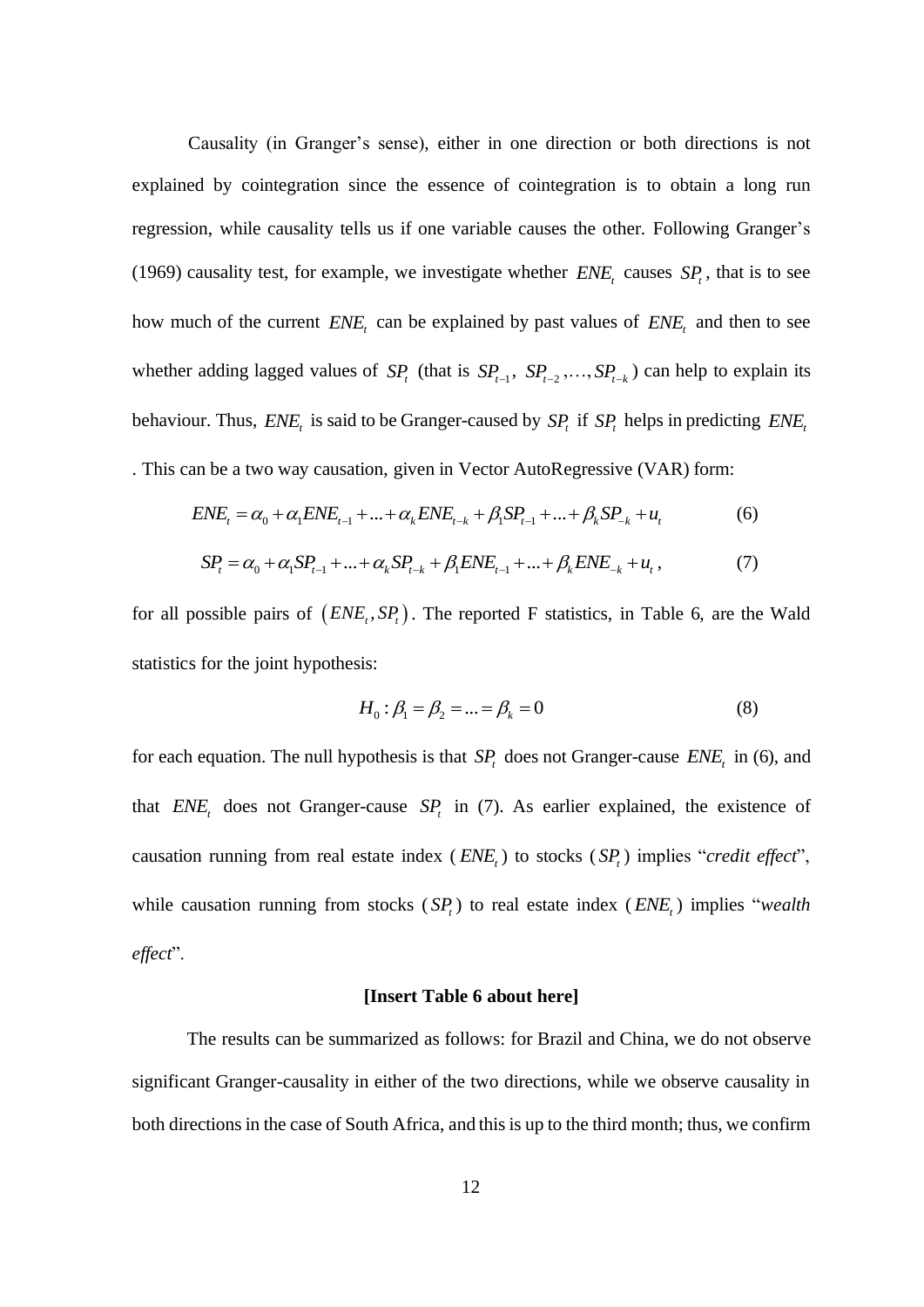the existence of both "*wealth effect*" and "*credit effect*". In India and Russia, the causality runs from real estate stocks to general stocks giving support to "*credit effects*" only. These results imply that, in the case of South Africa, both housing and stocks are relatively more expensive and lucrative and these two assets serve as means of investment. Thus, there is diversification benefits in real estate listed stocks and general stocks in the three countries (Russia, India, South Africa, RIS) on the short-run, while in the overall, market segmentation between real estate stocks and general stocks remains.

#### **5. Concluding remarks**

In this paper, we have examined the relationship between the real estate market and the stock indices in the BRICS countries by using both long memory (fractional integration and cointegration) methods and causality test.

Our results based on fractional integration (univariate) methods indicate that all series are highly persistent, with orders of integration which are around 1 in the majority of the series. In fact, we only observe a small degree of mean reversion in the case of the two South African series. This lack of reversion in the other series indicates that shocks will have permanent effects, requiring strong policy measures to recover the original trends. Based on this evidence against mean reversion, and supporting the I(1) models, we conducted a (fractionally) cointegrated analysis, and the results do not report any evidence supporting a long run equilibrium relationship between the real estate indices and the stock indices in the BRICS countries. Looking at the causality between the two variables in Granger's sense, we obtain evidence supporting causality in both directions ("*wealth*" and "*credit*" effects) in the case of South Africa, and causality running from real estate stocks to stocks ("*credit*" effects) in the cases of India and Russia. The results obtained in this paper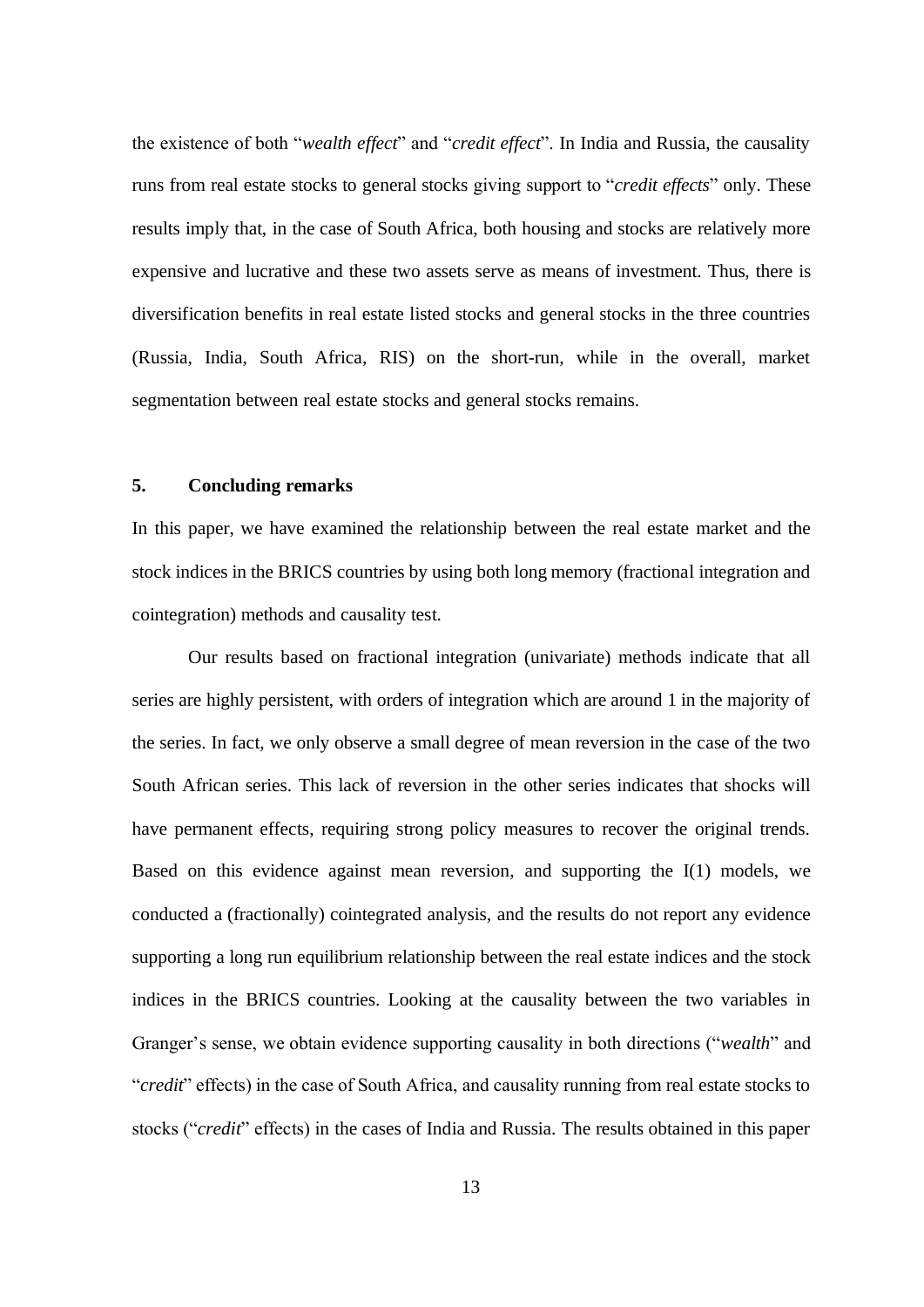may serve as guide to asset and portfolio managers in the BRICS countries, particularly in the RIS countries where there is possible diversification benefits between real estate stocks and stocks, in the short run.

Su (2011) noted that the empirical evidence of the relationship between real estate stocks and stocks is inconclusive though convincing, and noting that fractional integration and cointegration methodologies rely on linearity and unit root assumptions, we therefore recommend an alternative estimation framework to further validate our work, particularly, taking into account the non-linear properties of the adjustment time series process. One of such contagion methodologies is detailed in Breitung (2001), which demonstrates power in both linear and non-linear frameworks, and is applicable to any data generating process. Accordingly, the method of Cuestas and Gil-Alana (2016) that allows for fractional integration in the context of nonlinearities can also be applicable. Another possible extension of this work is that since this work is limited to the BRICS countries, we can extend it to other countries in the world, using datasets after the global crisis of 2009, based on availability of longer datasets, and looking at periods before the global financial crisis as well.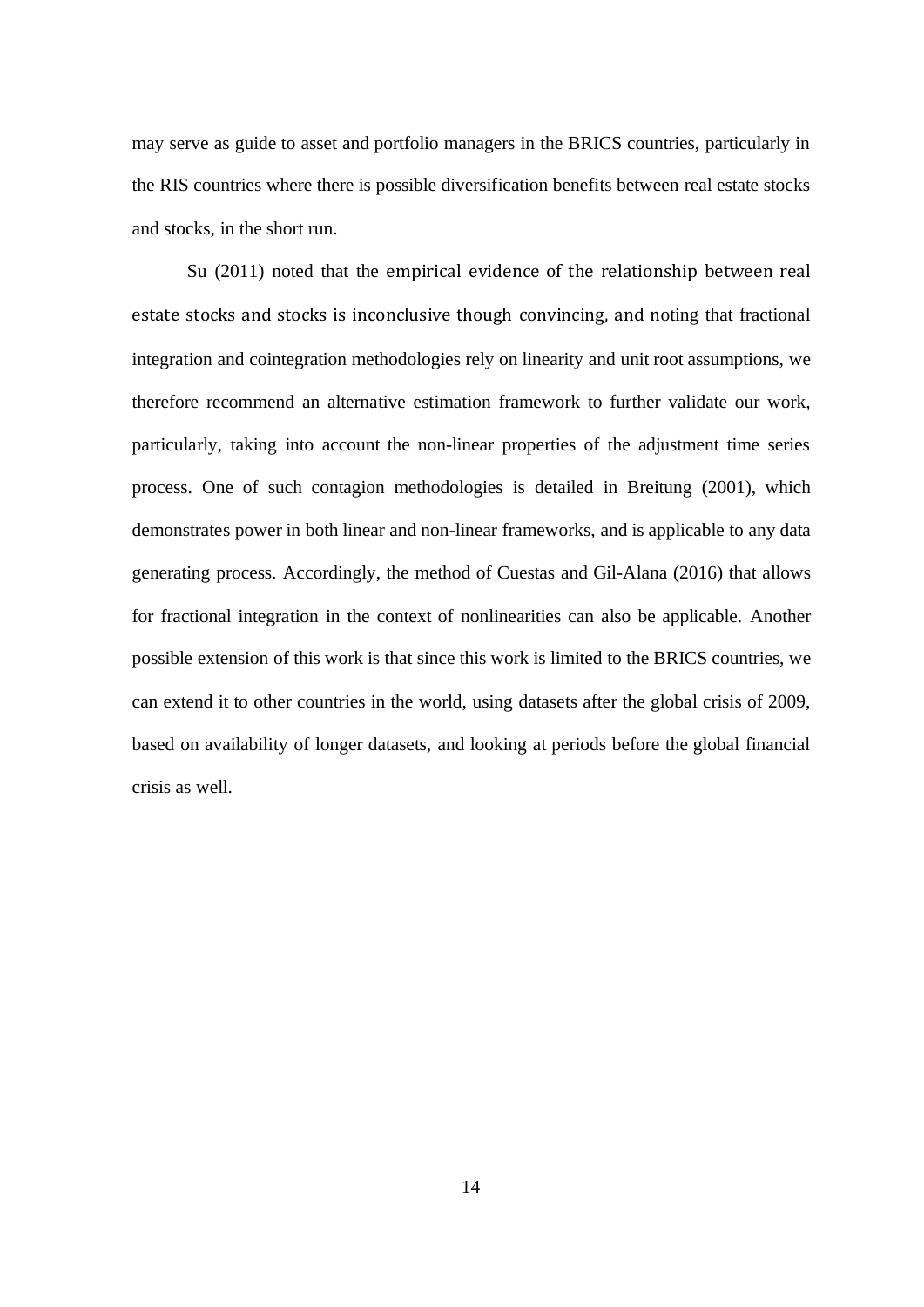#### **References**

Abadir, K.M., W. Distaso and L. Giraitis (2007) Nonstationarity-extended local Whittle estimation, *Journal of Econometrics* 141, 1353-1384.

Abbritti, M., Gil-Alana, L.A., Lovcha, Y. and Moreno, A. (2016). Term Structure Persistence. Journal of Financial Econometrics, 14 (2), 331-352.

Anoruo, E.A. and Elike, U. (2015). Empirical evidence on the Asymmetric Relationship between Bond and REIT returns. International Journal of Financial Research, 6(3), 1-12.

Baillie, R. T. (1996). Long memory processes and fractional integration in econometrics. Journal of Econometrics, 73 (1), 5-59.

Bloomfield, P., (1973). An exponential model in the spectrum of a scalar time series. Biometrika, 60(2), 217-226.

Breitung, J. (2001). Rank Test for Nonlinear Cointegration. Journal of Business and Economic Statistics, 19(3), 331-340.

Chang, T-Y., Fang, H. and Lee, Y-H. (2015). Nonlinear adjustment to the long-run equilibrium between the REIT and the stock markets in Japan and Singapore. Romanian Journal of Economic and Forecasting, XVIII(3), 27-38.

Cheung, Y.W. and Lai, K.S. (1993). A fractional cointegration analysis of purchasing power parity. Journal of Business and Economic Statistics, 11, 103-112.

Cuestas, J.C. and L.A. Gil-Alana, (2016), A nonlinear approach with long range dependence based on Chebyshev polynomials, Studies in Nonlinear Dynamics and Econometrics 20,57-94.

Dickey, D.A and Fuller, W. A. (1979) Distributions of the Estimators for Autoregressive Time Series with a Unit Root*, Journal of American Statistical Association*, 74, 366, 427- 481.

Elliot, G., Rothenberg, T.J and Stock, J.H. (1996) Efficient Tests for an Autoregressive Unit Root, *Econometrica*, 64, 813-836.

Engle, R.F. and Granger, C.W.J. (1987). Cointegration and error correction: Representation, estimation and testing. Econometrica 55, 251-276.

Gil-Alana, L.A. (2003). Testing of Fractional Cointegration in Macroeconomic Time Series, Oxford Bulletin of Economic and Statistics, 65(4), 517-529.

Gil-Alana, L.A. and Hualde, J. (2009). Fractional integration and cointegration. An overview with an empirical application. The Palgrave Handbook of Applied Econometrics, Volume 2. Edited by Terence C. Mills and Kerry Patterson, MacMillan Publishers, pp. 434- 472.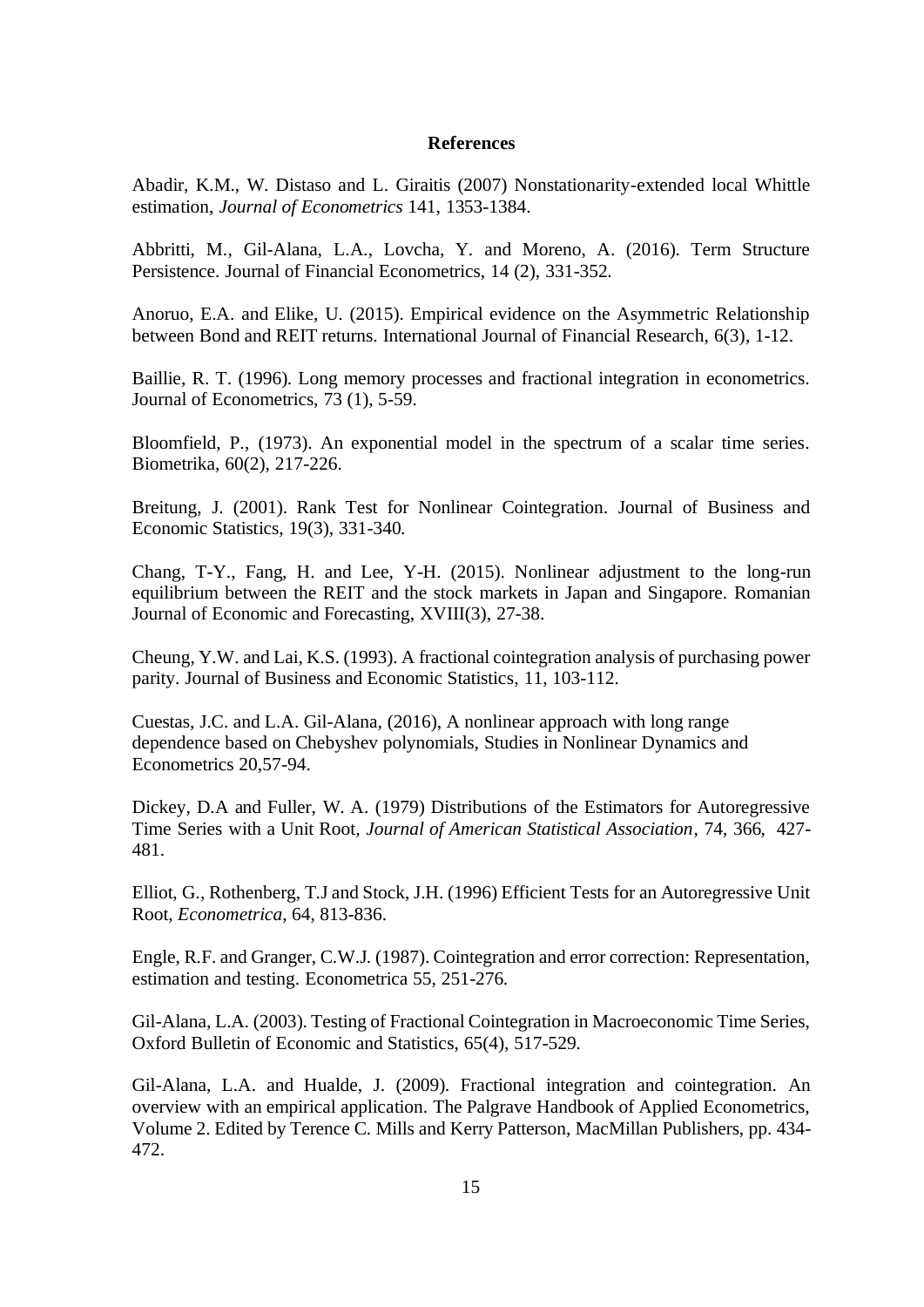Gil-Alana, L.A. and Moreno, A. (2012). Uncovering the US term premium, Journal of Banking and Finance, 36(4), 1181-1193.

Gil-Alana, L.A. and Robinson, P.M. (1997). Testing of unit roots and other nonstationary hypotheses in macroeconomic time series, Journal of Econometrics, 80 (2), 241-268.

Granger, C.W.J. (1969). Investigating causal relations by Econometric models and Crossspectral methods. Econometrica, 37(3), 424-438.

Granger, C.W.J. (1980). Long memory relationships and the aggregation of dynamic models, Journal of Econometrics14, 227–238.

Granger, C.W.J. (1981). Some properties of Time Series data and their use in Econometric Model Specification, Journal of Econometrics, 16, 121-131.

Granger, C.W.J. and Joyeux, R. (1980). An introduction to long-memory time series models and fractional differencing. Journal of Time Series Analysis, 1, 15–29.

Gyourko, J. and Keim, D.B. (1992). What does the stock market tell us about real estate returns? Real Estate Economies, 20(3), 457-485.

Hualde, J. and Robinson, P.M. (2007). Root-n-consistent estimation of weak fractional cointegration. Journal of Econometrics, 140, 450-484.

Hualde, J. and Robinson, P.M. (2010). Semiparametric estimation of fractional cointegration. Journal of Econometrics, 157, 492-511.

Johansen, S. and M.Ø. Nielsen (2010) Likelihood inference for a nonstationary fractional autoregressive model, *Journal of Econometrics* 158, 51-66.

Johansen, S. and M.Ø. Nielsen (2012) Likelihood inference for a Fractionally Cointegrated Vector Autoregressive Model, *Econometrica* 80(6), 2667-2732.

Lee, M-T., Lee, C.L., Lee, M-L. and Liao, C-Y. (2017). Price linkages between Australia housing and stock markets: Wealth effect, credit effect or capital switching? International Journal of Housing Markets and Analysis, 10(2), 305-323.

Lin, T.C. and Lin, Z-H. (2011). Are stock and real estate markets integrated? An Empirical Study of Six Asian Economies. Pacific-Basin Finance Journal, 19(5), 571-585.

Lin, P. and Fuerst, F. (2014). The integration of direct real estate and stock markets in Asia. Applied Economics, 46(12), 1323-1334.

Liu, C. H., Hartzell, D.J., Greig, W. and Grissom, T.V. (1990). The integration of the real estate market and the stock market: Some preliminary evidence. [The Journal of Real](https://link.springer.com/journal/11146)  [Estate Finance and Economics,](https://link.springer.com/journal/11146) 3(3), 261–282.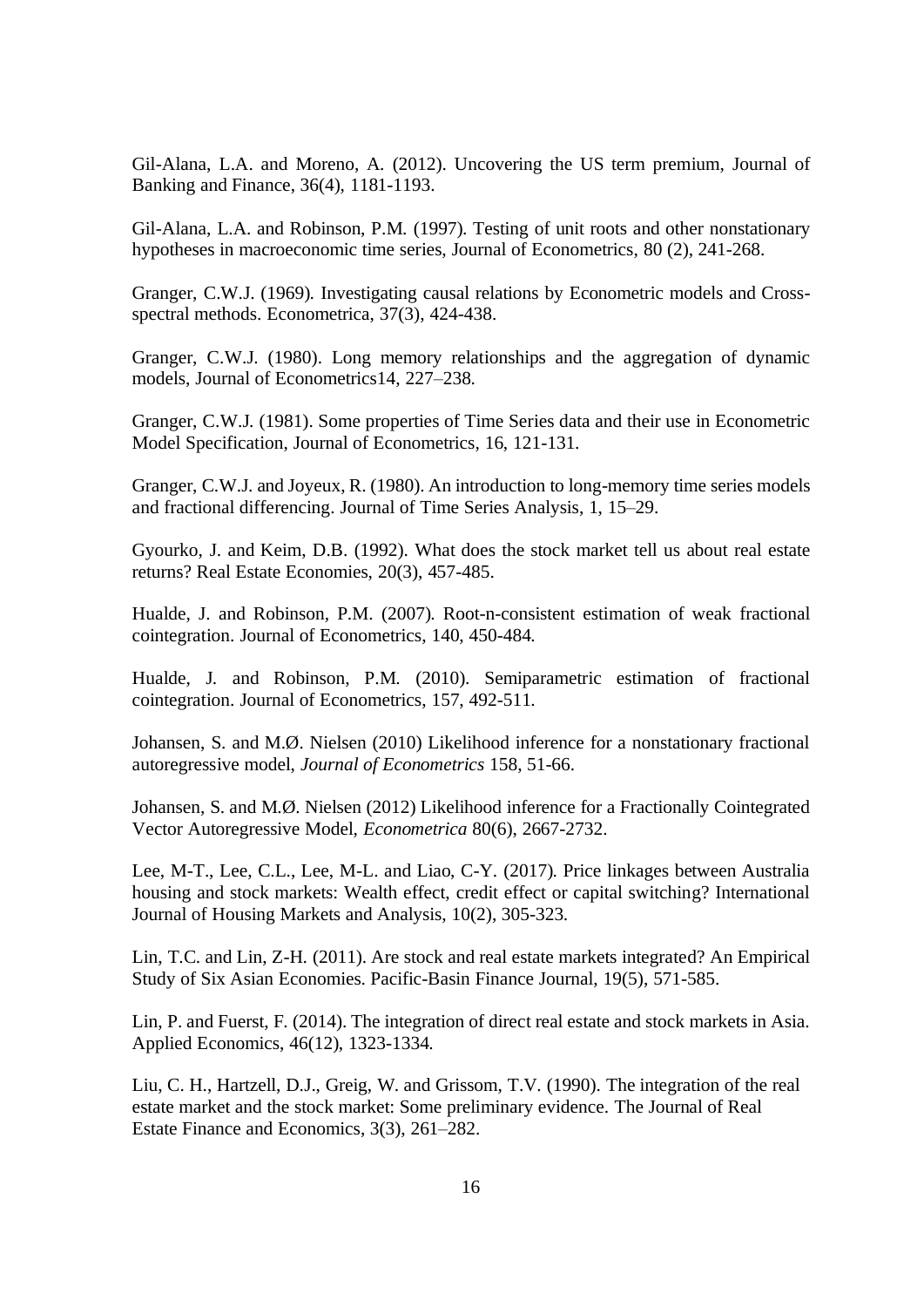Liu, Y-S. and Su, C-W. (2010). The relationship between the real estate and stock markets of China: Evidence from a nonlinear model. Applied Financial Economics, 20(22), 1741- 1749.

Lobato, I.N. and Savin, N.E. (1998), Real and Spurious long memory properties of stock markets, Journal of Business and Economic Statistics, 16 (3), 261-268.

Michelacci, C. and Zaffaroni, P. (2000). Fractional (Beta) convergence, Journal of Monetary Economics, 45(1), 129-153.

Ng, S. and P. Perron (2001) Lag Length Selection and the Construction of Unit Root Tests with Good Size and Power, *Econometrica* 69, 1519-1554.

Pandey, R. and Jessica, V.M. (2016). Real estate investment: An Alternative Diversifier for Indian Financial Market. Indone Management Journal, 8(2), 27-32.

Petrova, T. (2010). What are the effects of housing prices and the REIT index in Bulgaria on the Bulgarian stock exchange index? The Park Place Economist, 18(1), 41–47.

Phillips, P.C.B. and P. Perron (1988) Testing for a unit root in time series regression, *Biometrika* 75, 2, 335–346.

Robinson, P.M. (1994) Efficient tests of nonstationary hypotheses, *Journal of the American Statistical Association* 89, 1420-1437.

Robinson, P.M. (1995) Gaussian semi-parametric estimation of long range dependence, *Annals of Statistics* 23, 1630-1661.

Robinson, P.M. and Hualde, J. (2003), Cointegration in fractional systems with unknown integration order, Econometrica, 71, 6, 1727-1766.

Robinson, P. M. and Marinucci, D. (2001). Narrow-band analysis of nonstationary processes. Annals of Statistics, 29, 947-986.

Robinson, P. M. and Yajima, Y. (2002). Determination of cointegrating rank in fractional systems. Journal of Econometrics, 106, 217-24.

Su, C-W. (2011). Non-linear causality between the stock and real estate markets of Western European countries: Evidence from rank tests. Economic Modelling, 28, 845-851.

Tanaka, K. (1999), The nonstationary fractional unit root, Econometric Theory 15, 249-264.

Toda, H. Y. and Yamamoto, T. (1995). Statistical inference in vector autoregressions with possibly integrated processes Journal of Econometrics, 66, 225–250.

Tsai, I-C. Lee, C-F. and Chiang, M.C. (2012). The Asymmetric Wealth Effect in the US Housing and Stock Markets: Evidence from the Threshold Cointegration model. The Journal of Real Estate Finance and Economics, 45(4), 1005-1020.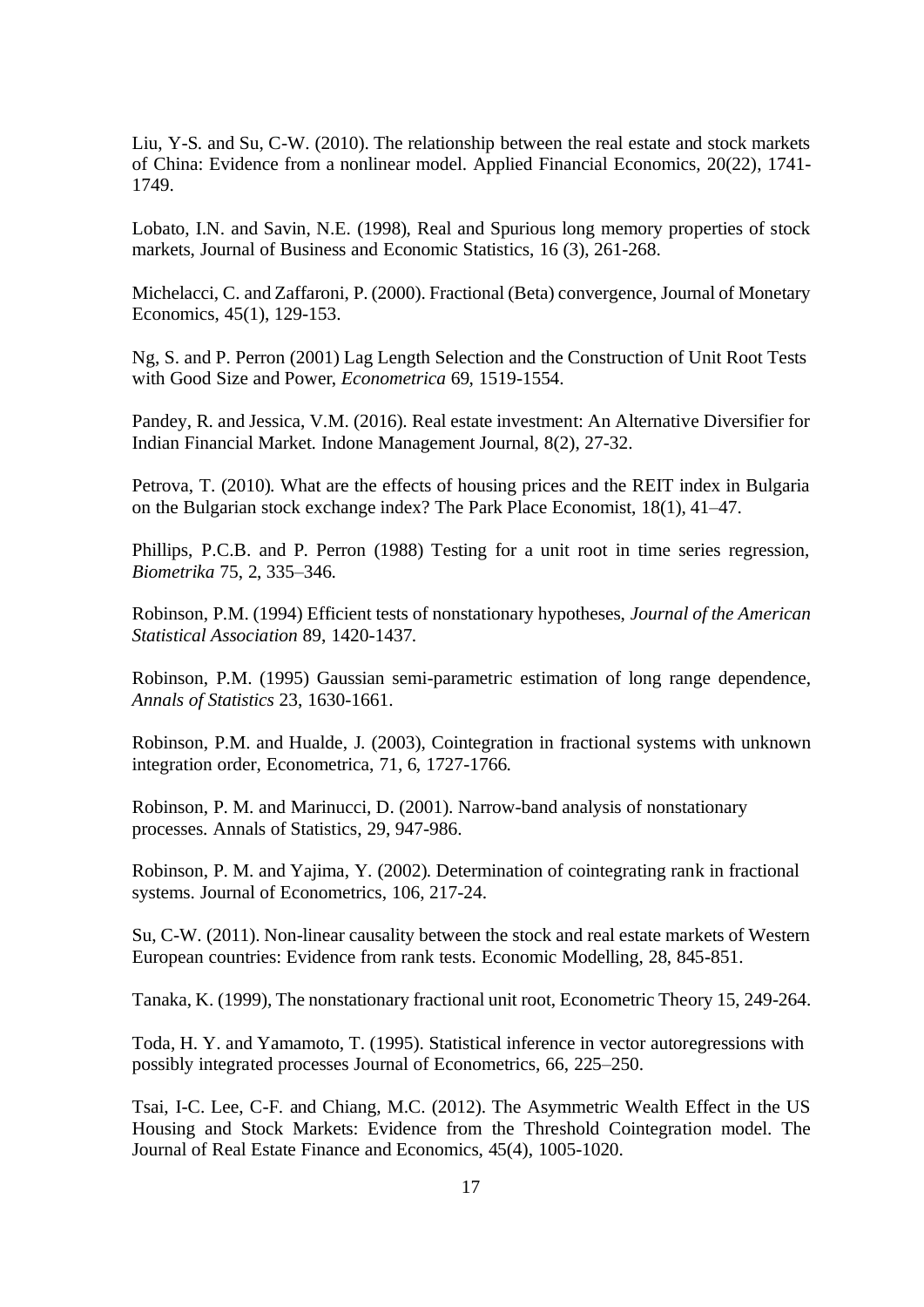Wang, Y-C., Huang, R., Nieh, C-C., Ou, H-K. and Chi, M. (2017). Integration between real estate market and stock market: Evidence from Taiwan. Applied System Innovation (ICASI) Conference Proceeding, NSPEC Accession Number 17059043.

Yuksel, A. (2016). The relationship between stock and real estate prices in Turkey: Evidence around the global financial crisis. Central Bank Review, 16(1), 33-40.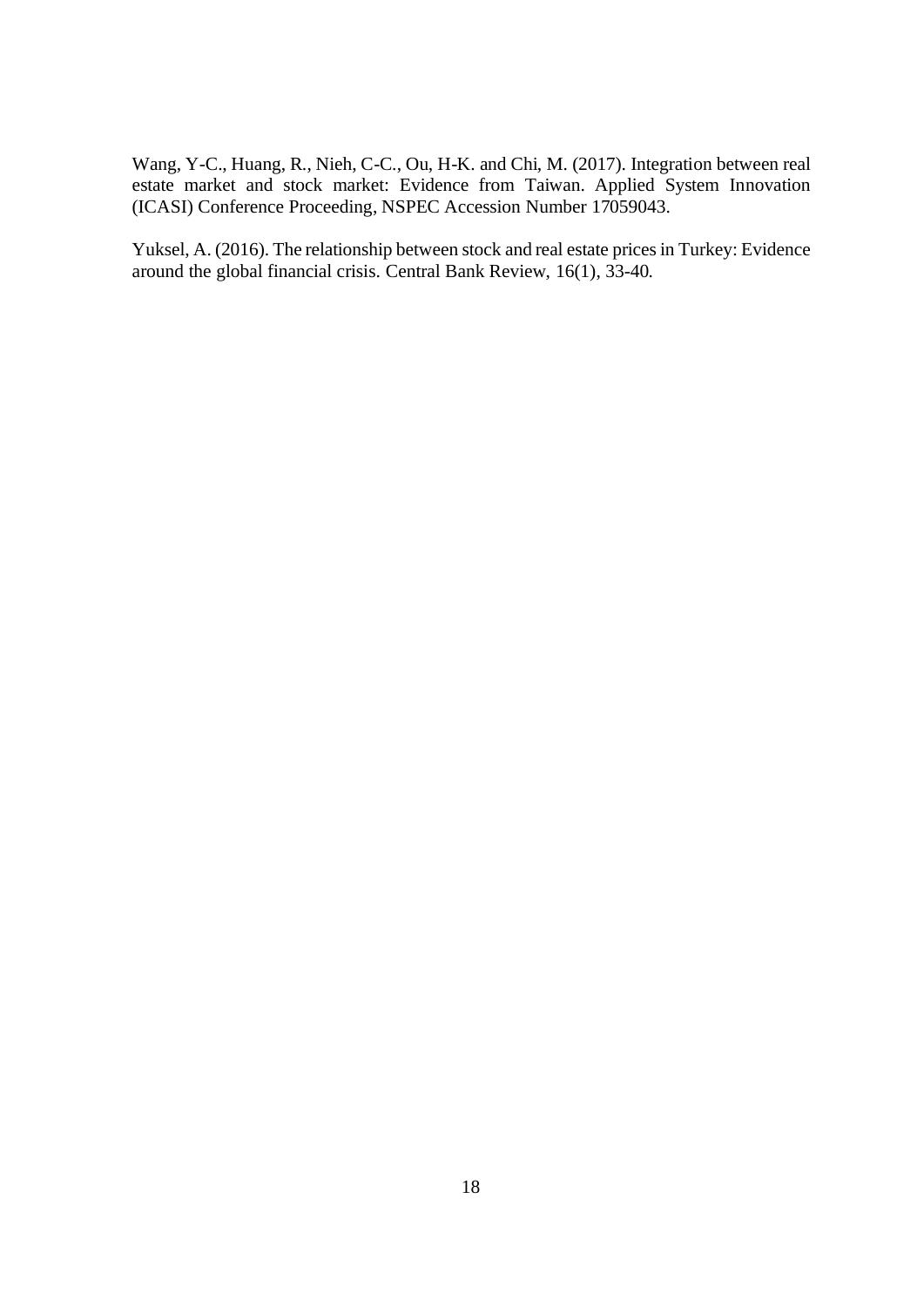

**Figure 1: Plots of REIT and Stock índex of BRICS**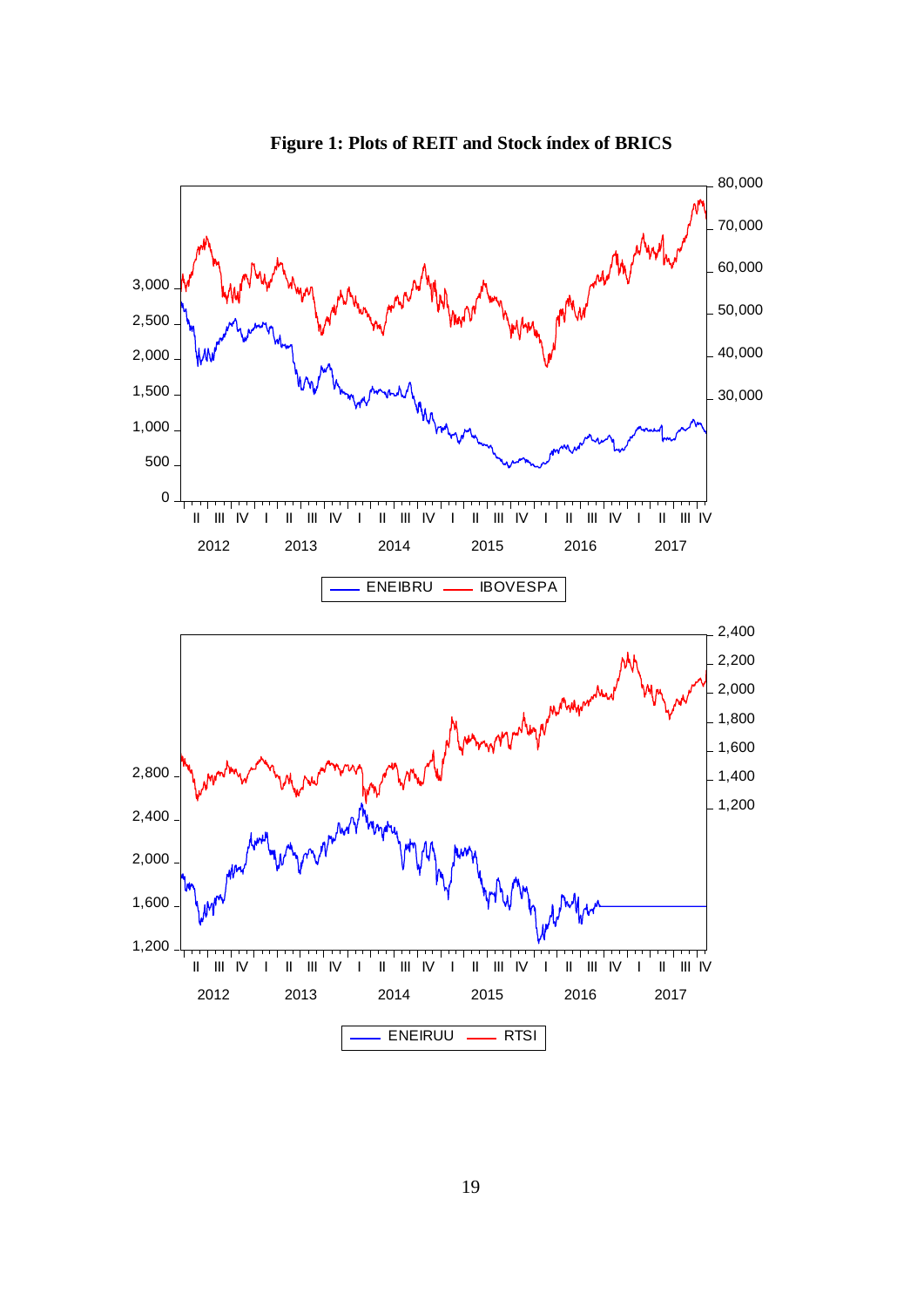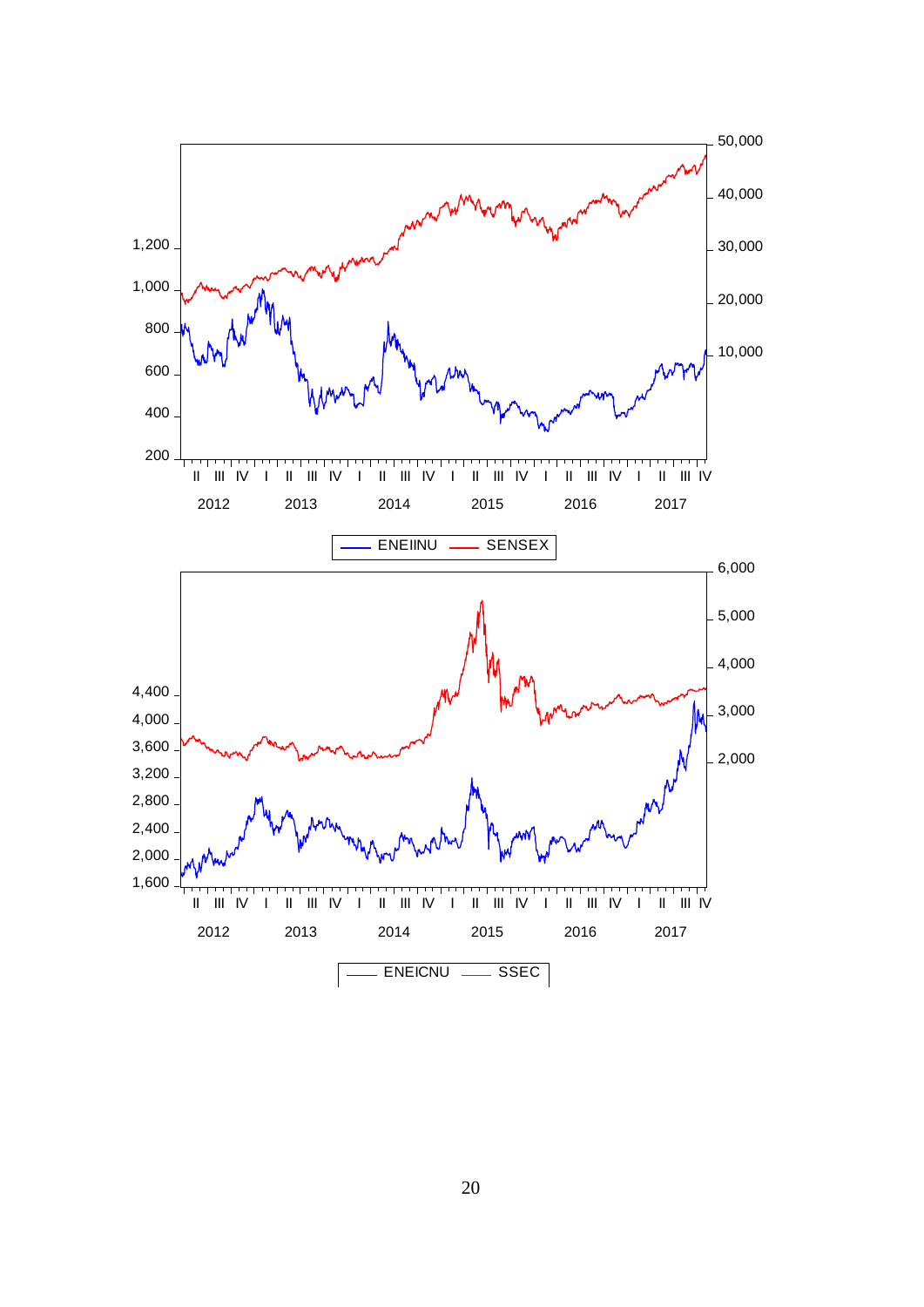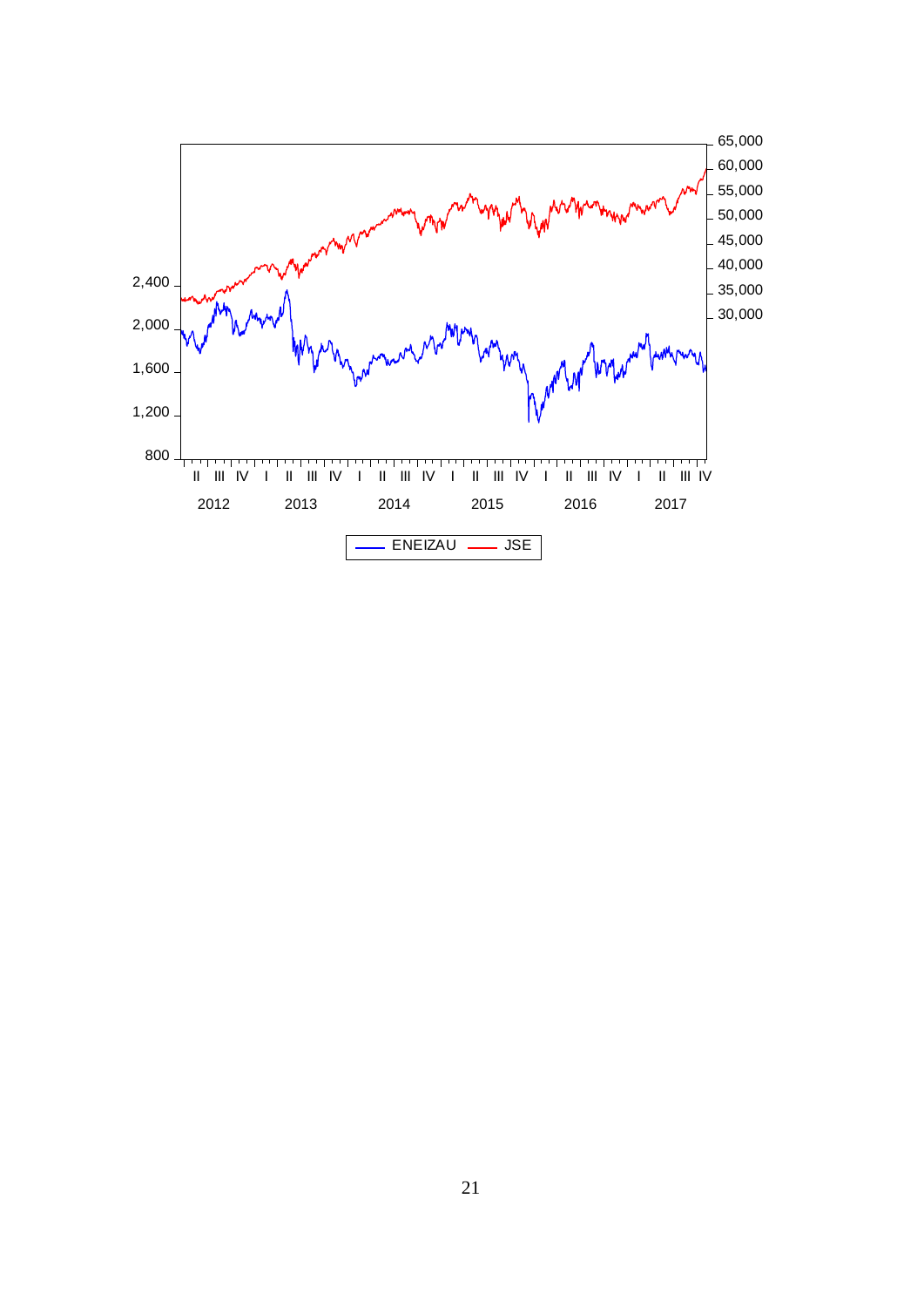| No autocorrelation<br>$\mathbf{i}$ |                 |                                         |                       |                       |  |
|------------------------------------|-----------------|-----------------------------------------|-----------------------|-----------------------|--|
| Country                            | <b>Series</b>   | No terms                                | Intercept             | Time trend            |  |
| <b>BRAZIL</b>                      | <b>ENEIBRU</b>  | 1.00(0.96, 1.04)                        | $1.05$ $(1.02, 1.09)$ | $1.05$ $(1.02, 1.09)$ |  |
|                                    | <b>IBOVESPA</b> | 0.99(0.96, 1.03)                        | $1.02$ (0.98, 1.06)   | $1.02$ $(0.98, 1.06)$ |  |
| <b>CHINA</b>                       | <b>ENEIRUU</b>  | $1.01$ $(0.98, 1.05)$                   | $1.06$ $(1.02, 1.11)$ | $1.06$ $(1.02, 1.11)$ |  |
|                                    | <b>RTSI</b>     | $1.01$ $(0.97, 1.05)$                   | $1.05$ $(1.01, 1.09)$ | $1.05$ $(1.01, 1.09)$ |  |
| <b>INDIA</b>                       | <b>ENEIINU</b>  | $1.02$ $(0.99, 1.06)$                   | $1.05$ $(1.01, 1.09)$ | $1.05$ $(1.01, 1.09)$ |  |
|                                    | <b>SENSEX</b>   | $1.00$ $(0.96, 1.04)$                   | $1.04$ $(1.00, 1.08)$ | $1.04$ $(1.00, 1.08)$ |  |
| <b>RUSSIA</b>                      | <b>ENEICNU</b>  | $0.99$ $(0.95, 1.03)$                   | $1.00$ $(0.96, 1.04)$ | $1.00$ $(0.96, 1.04)$ |  |
|                                    | <b>SSEC</b>     | $1.06$ $(0.96, 1.04)$                   | 0.99(0.96, 1.03)      | 0.99(0.96, 1.03)      |  |
| <b>SOUTH</b>                       | <b>ENEIZAU</b>  | 0.99(0.96, 1.03)                        | $1.02$ $(0.98, 1.07)$ | $1.02$ $(0.98, 1.07)$ |  |
| <b>AFRICA</b>                      | <b>JSE</b>      | 0.99(0.95, 1.03)                        | $0.94$ $(0.91, 0.99)$ | 0.94(0.91, 0.99)      |  |
|                                    |                 | With autocorrelation<br>$\overline{11}$ |                       |                       |  |
| Country                            | <b>Series</b>   | No terms                                | Intercept             | Time trend            |  |
| <b>BRAZIL</b>                      | <b>ENEIBRU</b>  | $0.96$ $(0.91, 1.03)$                   | $1.02$ $(0.97, 1.09)$ | $1.02$ $(0.97, 1.09)$ |  |
|                                    | <b>IBOVESPA</b> | $0.96$ $(0.91, 1.03)$                   | $1.00$ $(0.95, 1.06)$ | $1.00$ $(0.95, 1.06)$ |  |
| <b>CHINA</b>                       | <b>ENEIRUU</b>  | $0.98$ $(0.94, 1.04)$                   | $0.97$ $(0.92, 1.03)$ | $0.97$ $(0.92, 1.03)$ |  |
|                                    | <b>RTSI</b>     | $1.00$ $(0.93, 1.06)$                   | $0.98$ $(0.93, 1.04)$ | $0.98$ $(0.93, 1.04)$ |  |
| <b>INDIA</b>                       | <b>ENEIINU</b>  | $1.00$ $(0.95, 1.06)$                   | $1.00$ $(0.94, 1.06)$ | 1.00(0.94, 1.06)      |  |
|                                    | <b>SENSEX</b>   | $0.98$ $(0.93, 1.04)$                   | $0.96$ $(0.91, 1.02)$ | $0.96$ $(0.91, 1.02)$ |  |
| <b>RUSSIA</b>                      | <b>ENEICNU</b>  | $0.97$ $(0.92, 1.04)$                   | $0.97$ $(0.91, 1.05)$ | 0.97(0.91, 1.05)      |  |
|                                    | <b>SSEC</b>     | $1.01$ $(0.95, 1.07)$                   | $0.96$ $(0.90, 1.03)$ | $0.96$ $(0.90, 1.03)$ |  |
| <b>SOUTH</b><br><b>AFRICA</b>      | <b>ENEIZAU</b>  | $0.96$ $(0.91, 1.02)$                   | $0.91$ $(0.86, 0.98)$ | $0.91$ $(0.86, 0.98)$ |  |
|                                    | <b>JSE</b>      | 1.00(0.93, 1.05)                        | $0.88$ $(0.83, 0.95)$ | $0.88$ $(0.83, 0.95)$ |  |

**Table 1: Estimates of d for each of the individual series**

In bold, the selected models according to the deterministic terms.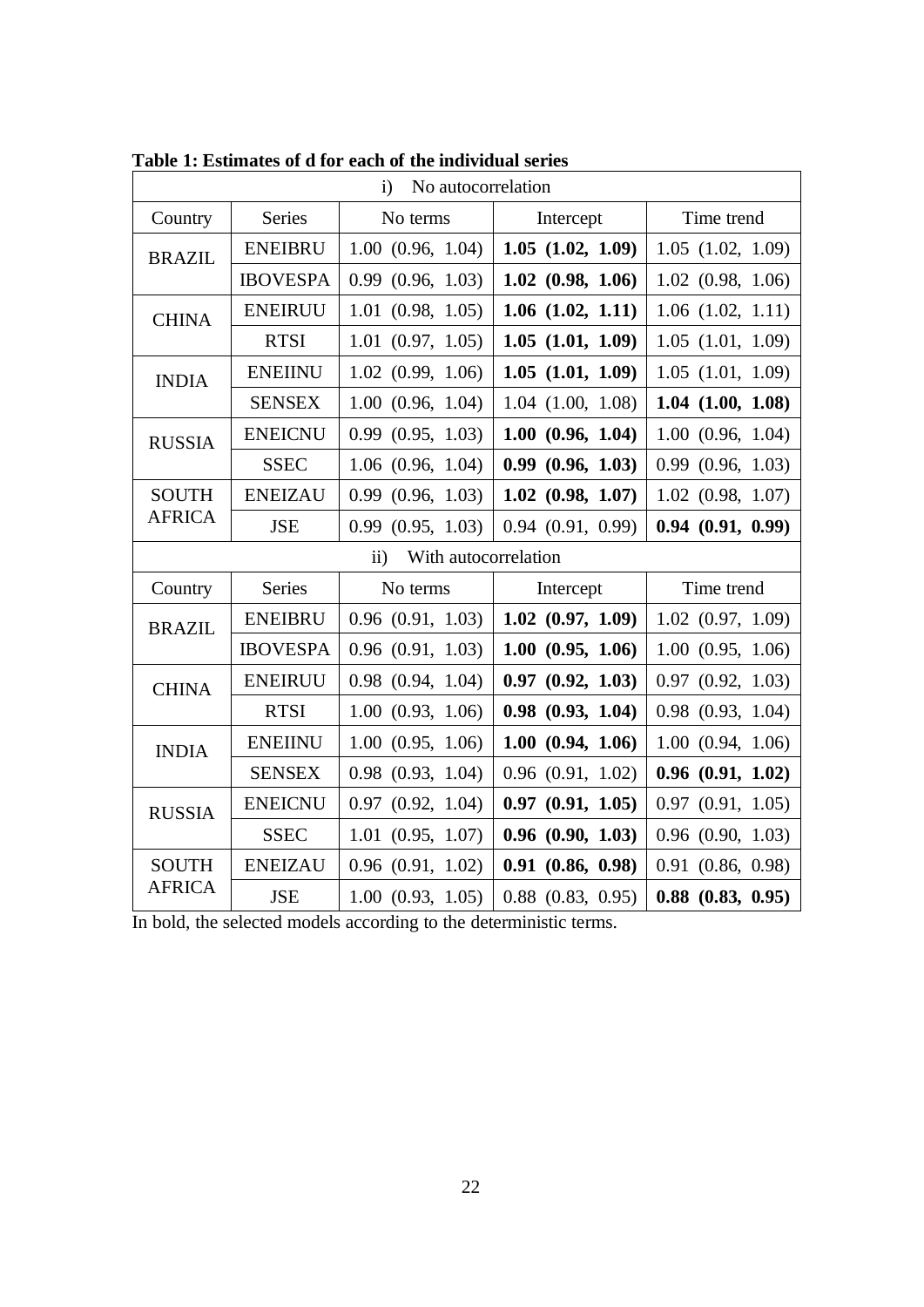| $\mathbf{i}$<br><b>REIT</b> |               |                   |                |                |                  |
|-----------------------------|---------------|-------------------|----------------|----------------|------------------|
|                             | <b>BRAZIL</b> | <b>CHINA</b>      | <b>INDIA</b>   | <b>RUSSIA</b>  | S. AFRICA        |
| 30                          | 1.072         | 1.042             | 0.976          | 0.877          | 0.710            |
| 31                          | 1.070         | 1.036             | 0.957          | 0.871          | 0.720            |
| 32                          | 1.093         | 1.028             | 0.958          | 0.889          | 0.735            |
| 33                          | 1.120         | 1.046             | 0.958          | 0.904          | 0.744            |
| 34                          | 1.146         | 1.051             | 0.964          | 0.901          | 0.757            |
| 35                          | 1.155         | 1.058             | 0.981          | 0.886<br>0.770 |                  |
| 36                          | 1.152         | 1.058             | 0.991          | 0.868          | 0.791            |
| 37                          | 1.154         | 1.076             | 0.989          | 0.880          | 0.791            |
| 38                          | 1.157         | 1.081             | 0.974          | 0.895          | 0.806            |
| 39                          | 1.177         | 1.087             | 0.984          | 0.911          | 0.824            |
| 40                          | 1.197         | 1.054             | 0.997          | 0.914          | 0.844            |
|                             |               | $\ddot{\text{1}}$ | <b>STOCKS</b>  |                |                  |
|                             | <b>BRAZIL</b> | <b>CHINA</b>      | <b>INDIA</b>   | <b>RUSSIA</b>  | <b>S. AFRICA</b> |
| 30                          | 1.046         | 1.101             | 0.934          | 0.715          | 0.795            |
| 31                          | 1.046         | 1.072             | 0.950          | 0.733          | 0.803            |
| 32                          | 1.068         | 1.075             | 0.960          | 0.745          | 0.815            |
| 33                          | 1.090         | 1.042             | 0.956<br>0.763 |                | 0.824            |
| 34                          | 1.102         | 1.025             | 0.865<br>0.784 |                | 0.827            |
| 35                          | 1.112         | 1.038             | 0.799<br>0.978 |                | 0.821            |
| 36                          | 1.128         | 1.048             | 0.997<br>0.819 |                | 0.830            |
| 37                          | 1.149         | 1.057             | 1.015          | 0.834<br>0.835 |                  |
| 38                          | 1.141         | 1.055             | 0.982          | 0.804          | 0.833            |
| 39                          | 1.157         | 1.034             | 0.988          | 0.820          | 0.844            |
| 40                          | 1.168         | 1.018             | 0.991          | 0.834          | 0.828            |

**Table 2: Semiparametric estimates of d**

In bold, evidence of unit roots or I(1) behaviour at the 5% level.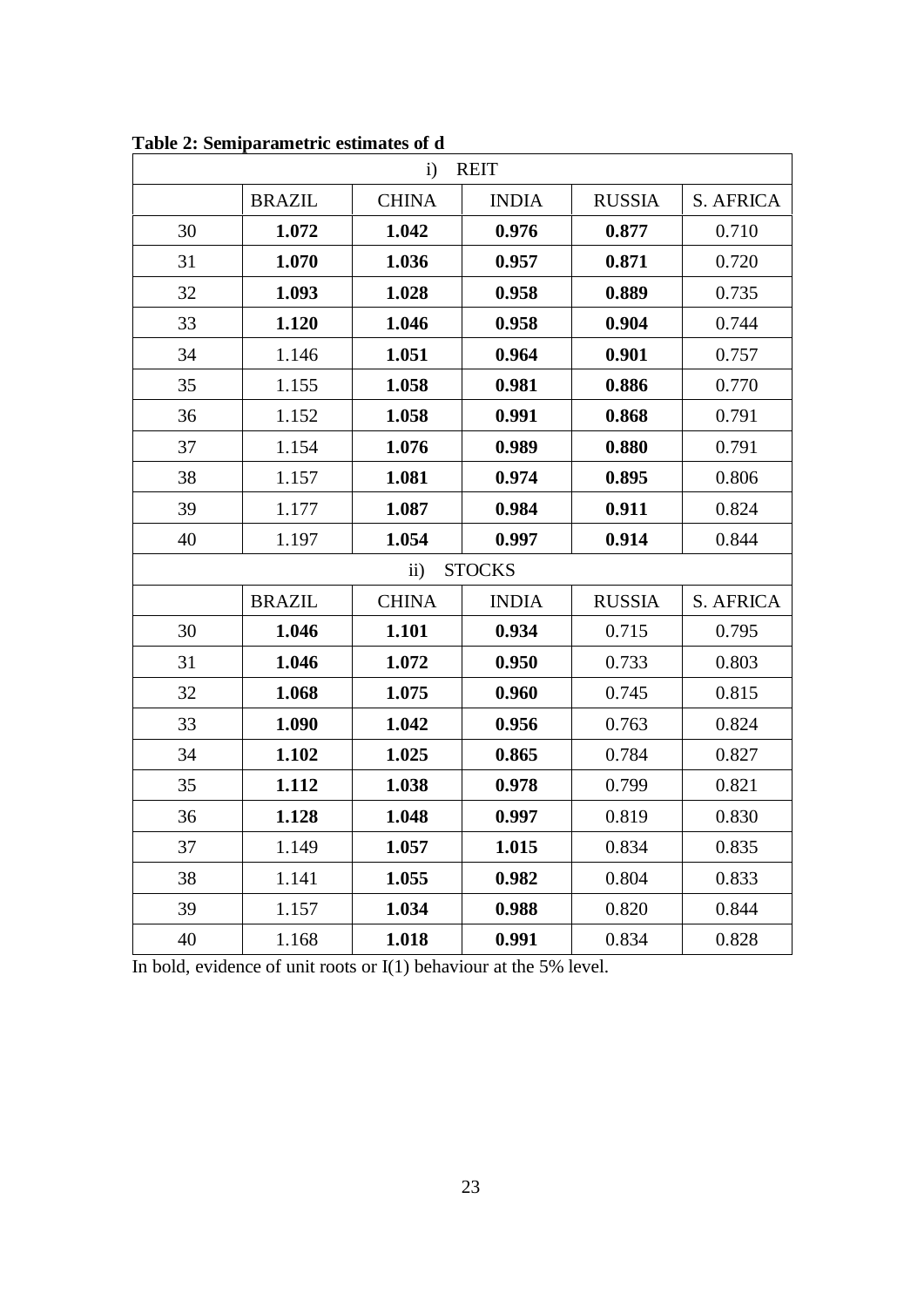|                     | No autocorrelation    | Autocorrelation       |  |
|---------------------|-----------------------|-----------------------|--|
| <b>BRAZIL</b>       | $0.98$ $(0.94, 1.02)$ | $0.96$ $(0.91, 1.02)$ |  |
| <b>CHINA</b>        | $1.06$ $(1.02, 1.11)$ | $0.95$ $(0.91, 1.01)$ |  |
| <b>INDIA</b>        | $1.05$ $(1.01, 1.10)$ | $1.01$ $(0.94, 1.06)$ |  |
| <b>RUSSIA</b>       | $1.02$ $(0.98, 1.07)$ | $0.96$ $(0.91, 1.03)$ |  |
| <b>SOUTH AFRICA</b> | $1.01$ $(0.96, 1.05)$ | $0.90$ $(0.82, 0.94)$ |  |

**Table 3: Estimated orders of integration in (2)**

**Table 4: Estimated orders of integration in (3)**

|                     | No autocorrelation    | Autocorrelation       |  |
|---------------------|-----------------------|-----------------------|--|
| <b>BRAZIL</b>       | $1.01$ $(0.95, 1.05)$ | $0.99$ $(0.95, 1.06)$ |  |
| <b>CHINA</b>        | $1.05$ $(1.01, 1.10)$ | $0.95$ $(0.90, 1.02)$ |  |
| <b>INDIA</b>        | $1.01$ $(0.97, 1.05)$ | $0.96$ $(0.91, 1.02)$ |  |
| <b>RUSSIA</b>       | $0.98$ $(0.95, 1.02)$ | $0.97$ $(0.91, 1.04)$ |  |
| <b>SOUTH AFRICA</b> | $0.99$ $(0.95, 1.03)$ | $0.90$ $(0.85, 0.96)$ |  |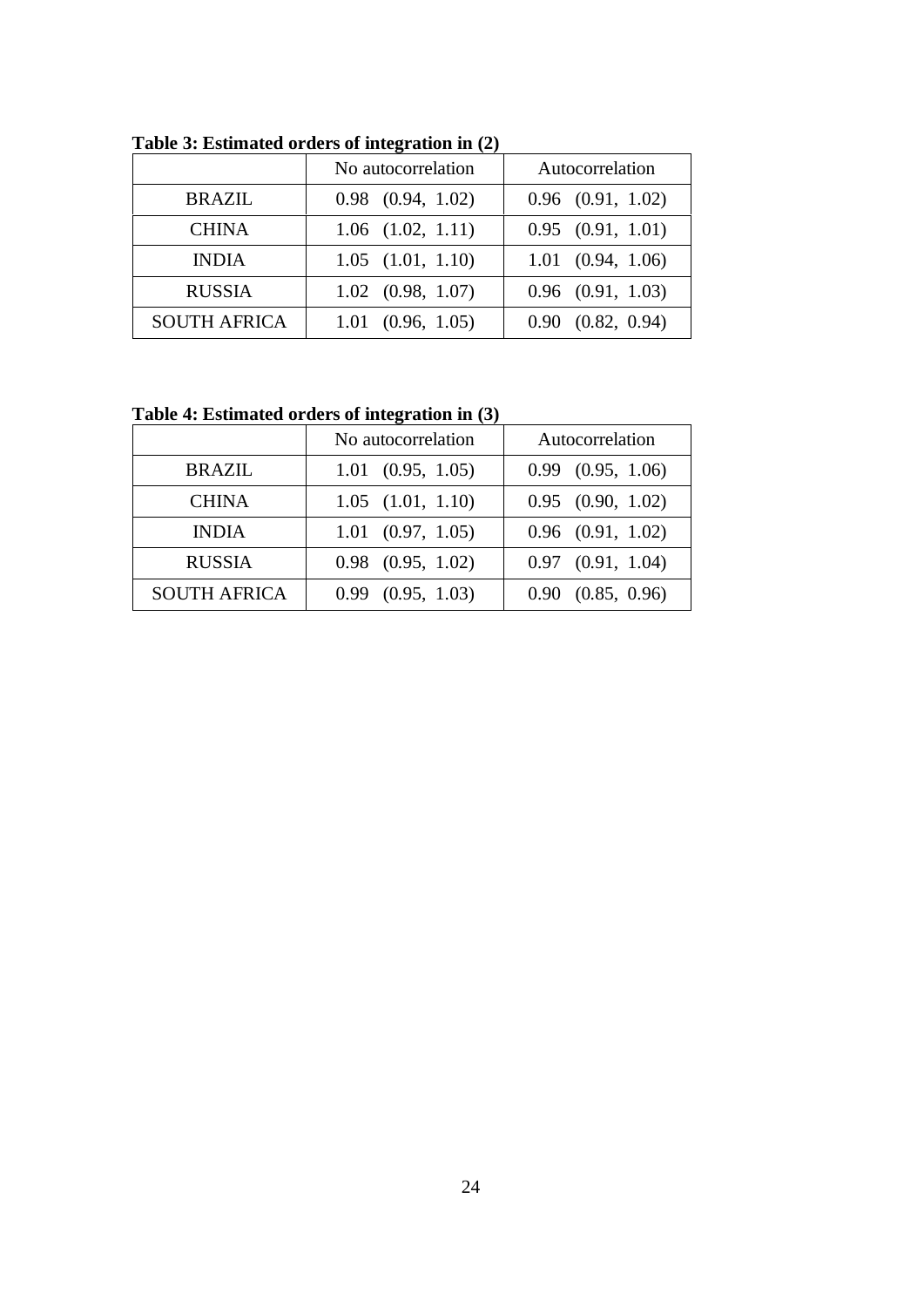| Country       | No autocorrelation    |             |             | Autocorrelation      |             |             |
|---------------|-----------------------|-------------|-------------|----------------------|-------------|-------------|
|               | d                     | Intercept   | Trend       | d                    | Intercept   | Trend       |
|               | (95% c <sub>i</sub> ) | $(t-value)$ | $(t-value)$ | $(95% \; \text{ci})$ | $(t-value)$ | $(t-value)$ |
| <b>BRAZIL</b> | 0.01                  | $-0.00039$  | 1.04862     | $-0.01$              | $-0.00039$  | 1.04975     |
|               | $(-0.03, 0.04)$       | $(-1.64)$   | (74.23)     | $(-0.07, 0.06)$      | $(-1.88)$   | (74.36)     |
| <b>CHINA</b>  | 0.05                  | $-0.00042$  | 0.53268     | $-0.04$              | $-0.00037$  | 0.53629     |
|               | (0.01, 0.09)          | $(-0.88)$   | (20.88)     | $(-0.09, 0.02)$      | $(-1.39)$   | (21.22)     |
| <b>INDIA</b>  | 0.01                  | $-0.00102$  | 1.75631     | $-0.04$              | $-0.00105$  | 1.76410     |
|               | $(-0.03, 0.05)$       | $(-2.43)$   | (39.87)     | $(-0.09, 0.02)$      | $(-3.51)$   | (40.26)     |
| <b>RUSSIA</b> | $-0.02$               | $-0.00020$  | 0.40262     | $-0.03$              | $-0.00020$  | 0.40402     |
|               | $(-0.05, 0.02)$       | $(-0.60)$   | (12.12)     | $(-0.09, 0.04)$      | $(-0.65)$   | (12.17)     |
| S. AFRICA     | $-0.01$               | $-0.00039$  | 0.67533     | $-0.10$              | $-0.00038$  | 0.69039     |
|               | $(-0.04,$             | $(-1.01)$   | (14.32)     | $(-0.15, -$          | $(-1.85)$   | (14.66)     |
|               | 0.03)                 |             |             | 0.04)                |             |             |

**Table 5: Estimates based on growth rate regressions**

In bold, significant coefficients at the 5% level.